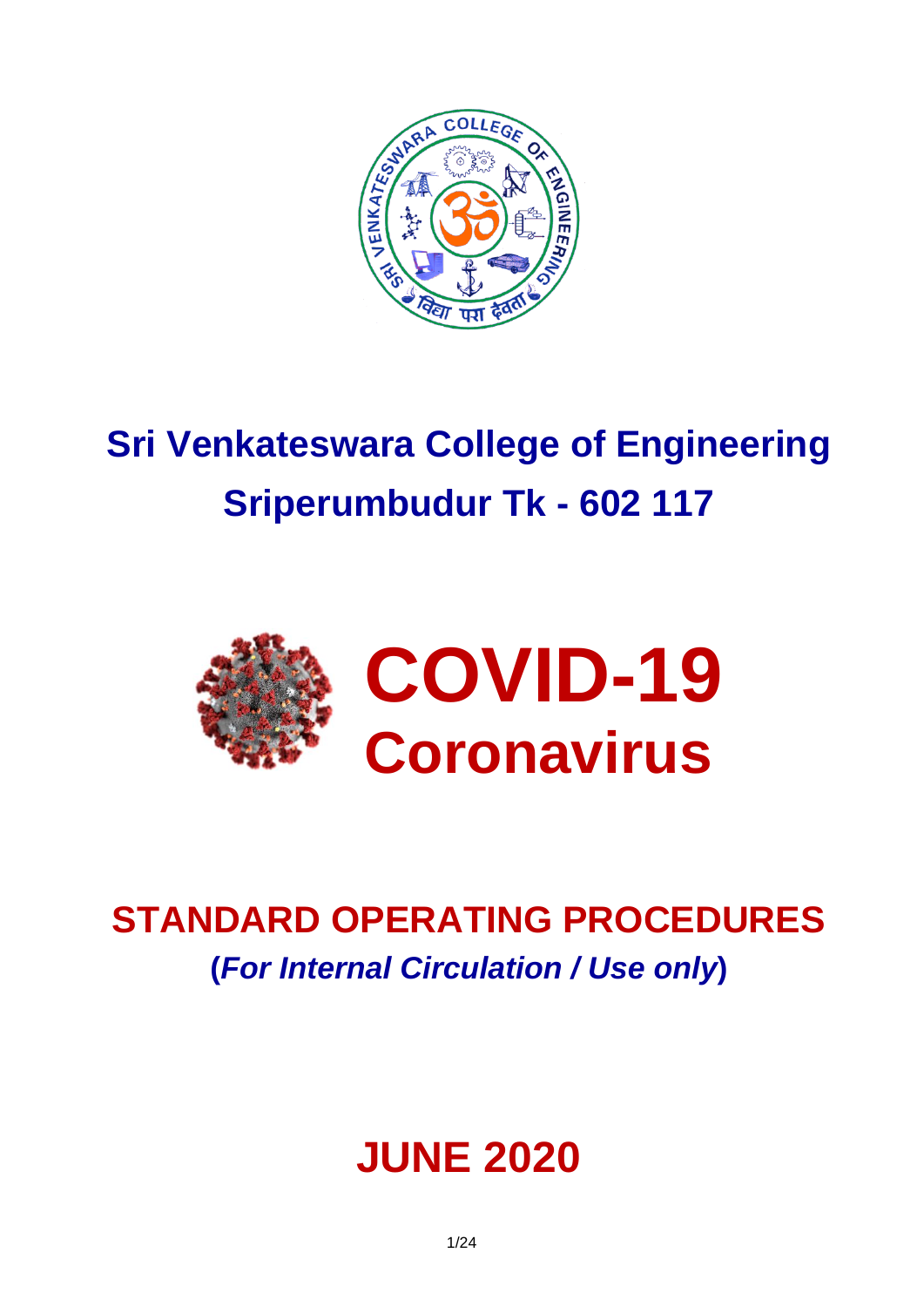## **CONTENTS**

- 1. Introduction
- 2. Department / Section Heads, Faculty and Staff
- 3. Students
- 4. Office / Department buildings, Classrooms, Hostels, Medical Centre, Dining areas and Library
- 5. Workshops, Laboratories, Computer centers
- 6. Air Conditioners, Water tanks & Plumbing fixtures Operations
- 7. Transport
- 8. Security Action Points
- 9. List of COVID-19 hospitals in Chennai and other important contacts

## **ANNEXURES**

- 1. Self Declaration form
- 2. Guidelines for Cleaning Schedule

## **Disclaimer:**

- (a) The views, information and protocols to be followed expressed in this document are advisory in nature for the sole purpose of fighting against COVID-19.
- (b) This document is private and non-commercial use only.
- (c) Please follow the Guidelines issued by the Government to battle COVID-19 time to time for effective control of Coronavirus.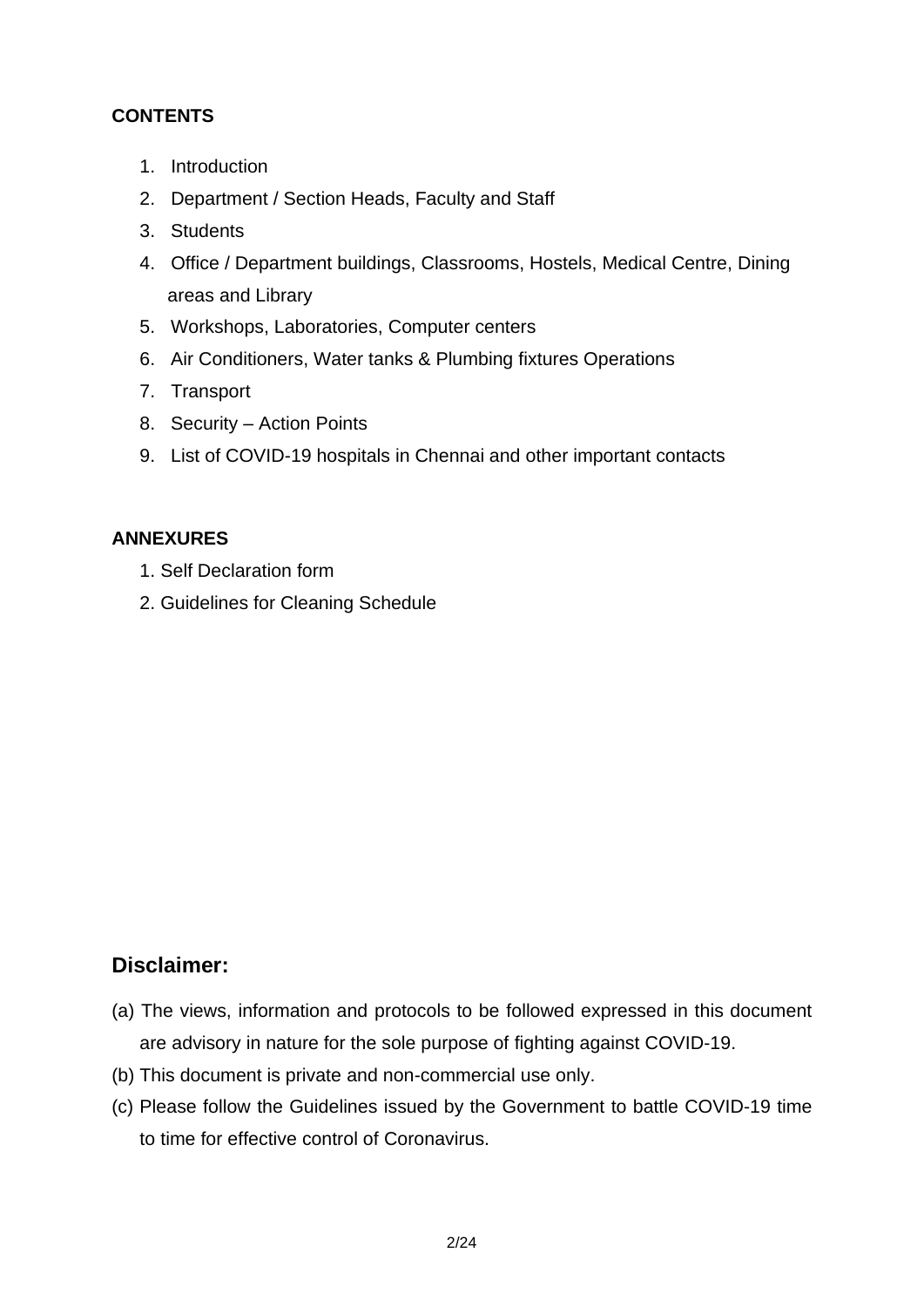## **1. Introduction**

Coronaviruses are a group of viruses belonging to the family of Coronaviridae, which infect both animals and humans. Human coronaviruses can cause mild disease similar to a common cold, while others cause more severe disease (such as MERS - Middle East Respiratory Syndrome and SARS-Severe Acute Respiratory Syndrome)  $(1).$ 

COVID-19 is a disease caused by a new strain of coronavirus. 'CO' stands for corona, 'VI' for virus, and 'D' for disease. Formerly, this disease was referred to as '2019 novel coronavirus' or '2019-nCoV.' The COVID-19 virus (SARS-CoV-2) is a new virus linked to the same family of viruses as Severe Acute Respiratory Syndrome (SARS) and some types of common cold. The size range of coronavirus is 0.06-0.14 microns. Figure 1 shows the size range of coronavirus (2).



 $0.06 - 0.14$  microns (SARS-CoV-2)

Figure 1: Size range of coronavirus

Symptoms can include fever, cough and shortness of breath. In more severe cases, infection can cause pneumonia or breathing difficulties. More rarely, the disease can be fatal. These symptoms are similar to the flu (influenza) or the common cold, which are a lot more common than COVID-19. This is why testing is required to confirm if someone has COVID-19 (3).

The outbreak of COVID-19 has been declared a Public Health Emergency of International Concern and the virus has now spread to many countries and territories. While a lot is still unknown about the virus that causes COVID-19, we know that it is transmitted through direct contact with respiratory droplets of an infected person (generated through coughing and sneezing) Individuals can also be infected from touching surfaces contaminated with the virus and touching their face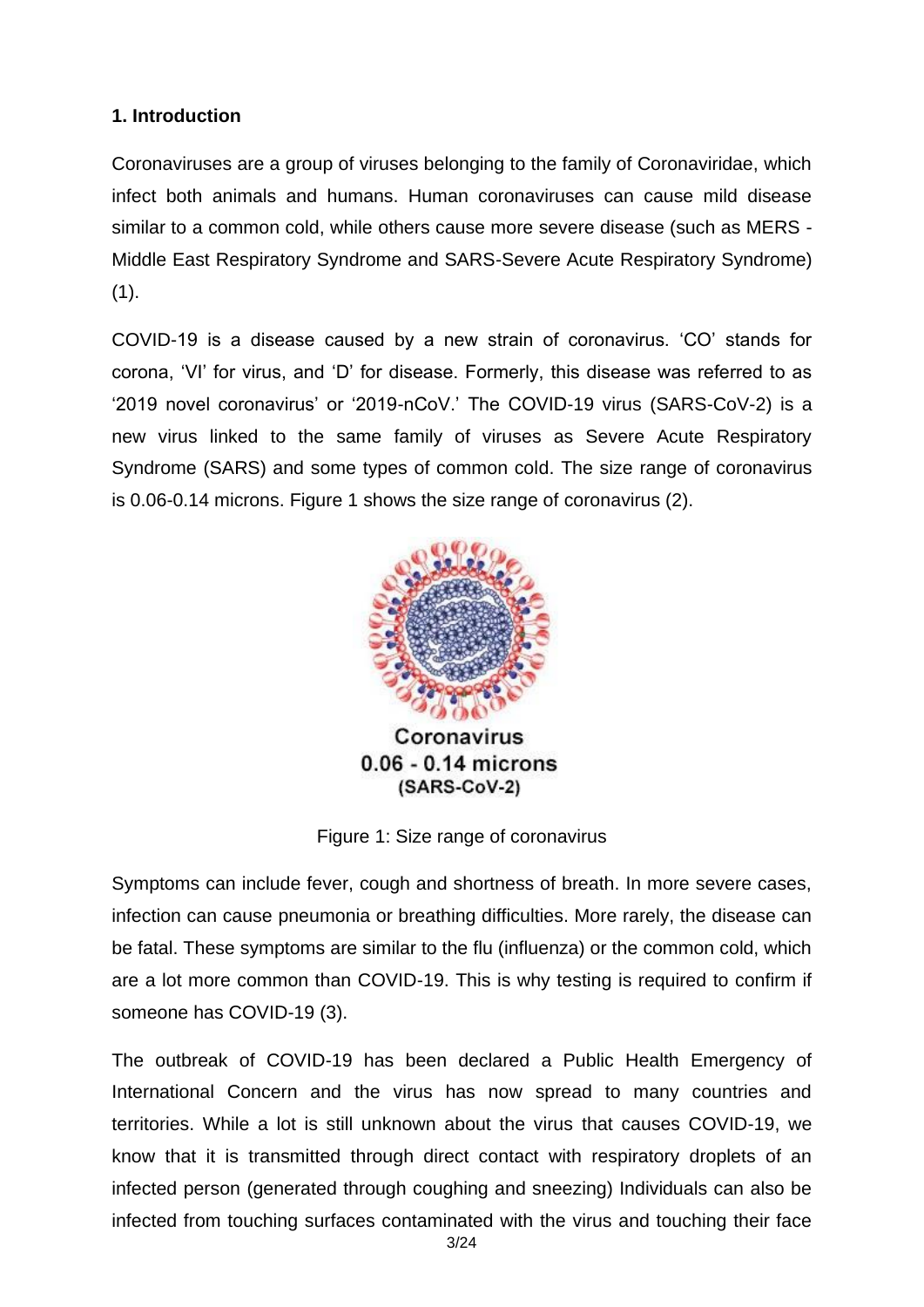(Example eyes, nose, mouth). The COVID-19 virus may survive on surfaces for several hours, but simple disinfectants can kill it (3). While COVID-19 continues to spread it is important that communities take action to prevent further transmission, reduce the impacts of the outbreak and support control measures. Figure 2 indicates the transmission of COVID-19 through droplets (4).



Figure 2: COVID-19 transmission

The purpose of this document is to provide clear and actionable guidance for safe operations through the prevention, early detection and control of COVID-19 in the college. The standard operating procedures to fight against COVID-19 (5-14) are outlined below in respect of (a) Administrators, Faculty and Staff (b) Students (c) Office buildings, Class rooms, Library, Hostels, Medical Centre, Dining areas and Library (d) Workshops, Laboratories and Computer centers (e) Air Conditioners, Water Tanks & Plumbing fixtures Operations (f) Transport and (g) Security.

## **2. Department / Section Heads, Faculty and Staff**

To fight against COVID-19, hygiene/safety measures should be adopted at the individual level and specific measures to be implemented at all the spaces and surfaces where in Faculty/Staff/Students/Visitors are likely to come in contact. The following basic procedures can help keep Department / Section Heads, faculty and staff safe at the College and help stop the spread of COVID-19.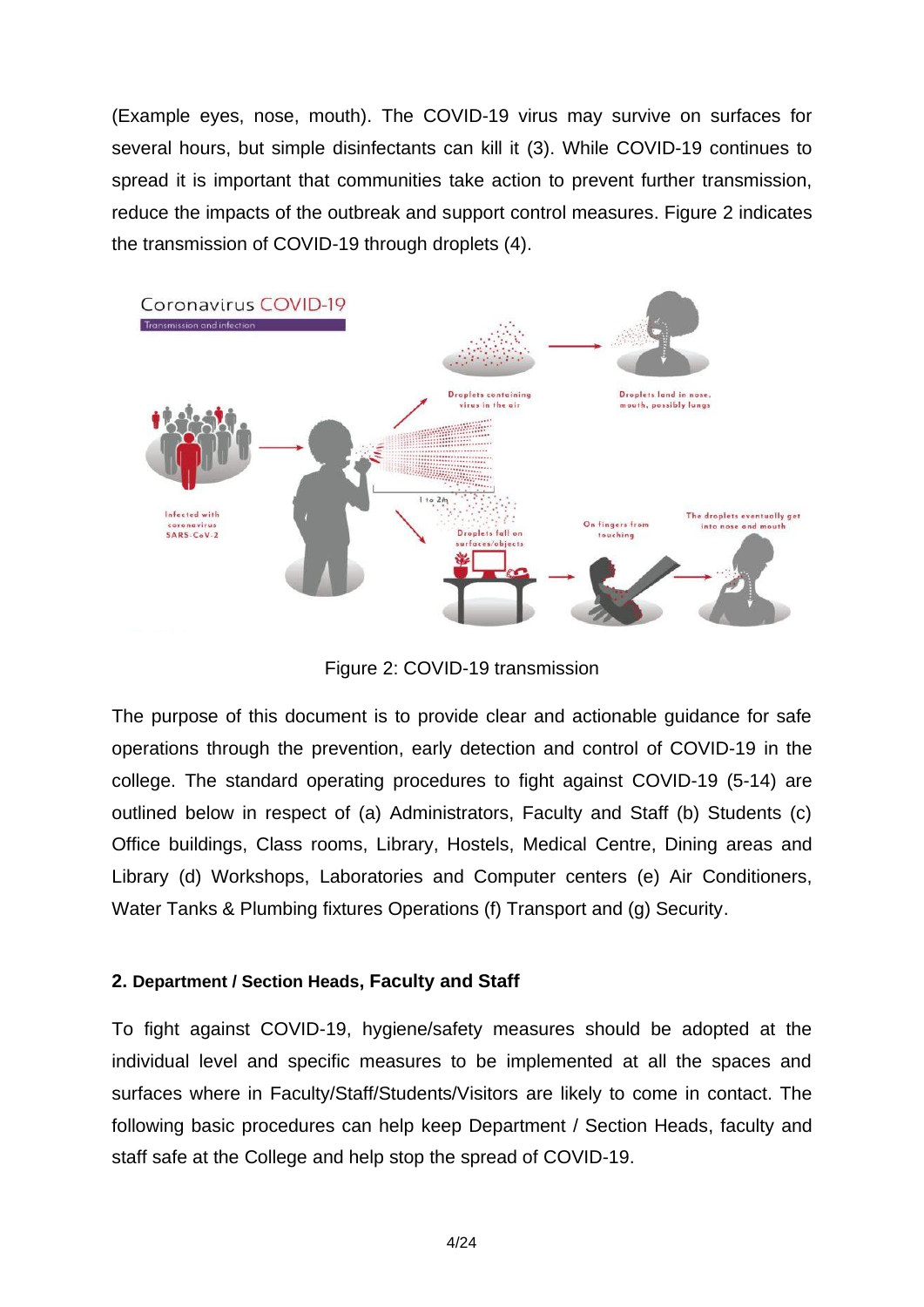- a) Form a COVID-19 task force at the College, Department and Section level for the implementation and monitoring measures.
- b) Arrange an advisory talk by the Medical Officer to educate security and housekeeping personnel's in the college about COVID-19 prevention by following social distancing norms, this includes appropriate and frequent hand hygiene, respiratory hygiene, use of face mask / face coverings, importance of social distancing, symptoms of COVID-19 and what to do if you feel sick. Noncontact greetings should also be advised.
- c) Circulate the electronic copy of Standard Operating Procedures (SOP) on COVID-19 prevention in the college premises to all the faculty, staff and students through Email / WhatsApp groups and display the same in the College website.
- d) Departments / Sections should maintain the medical particulars of the faculty and staff as per the Self Declaration form **(Refer Annexure-1)**. Submission of this form is mandatory for resuming their duty.
- e) Collect data and maintain records of visitors every day at College entrance / Department / Section level.
- f) Clean and disinfect buildings, classrooms and especially water and sanitation facilities at least once a day, particularly surfaces that are touched by many people (like tables, doorknobs, light switches, door & window handles, doorframes, desks, hand rails, lunch tables, phones, keyboards, sinks, lift, sports equipment, teaching and learning aids, etc.). Ensure appropriate and adequate equipment for cleaning staff (**Refer Annexure-2** for the Guidelines of Cleaning Schedule).
- g) Completely sanitize the laboratories with fumigants / UV irradiation in which the laboratories involve the usage of biologics.
- h) Departments / Sections must be provided with non-contact type thermal scanner for monitoring the body temperature of all the persons entering the college premises.
- i) Ensuring Social Distancing (at least 1 metre) between the individuals is mandatory everywhere in the college premises like checking temperature, drinking water, taking food in canteen (if dining is allowed) discussing with colleague, pantry etc.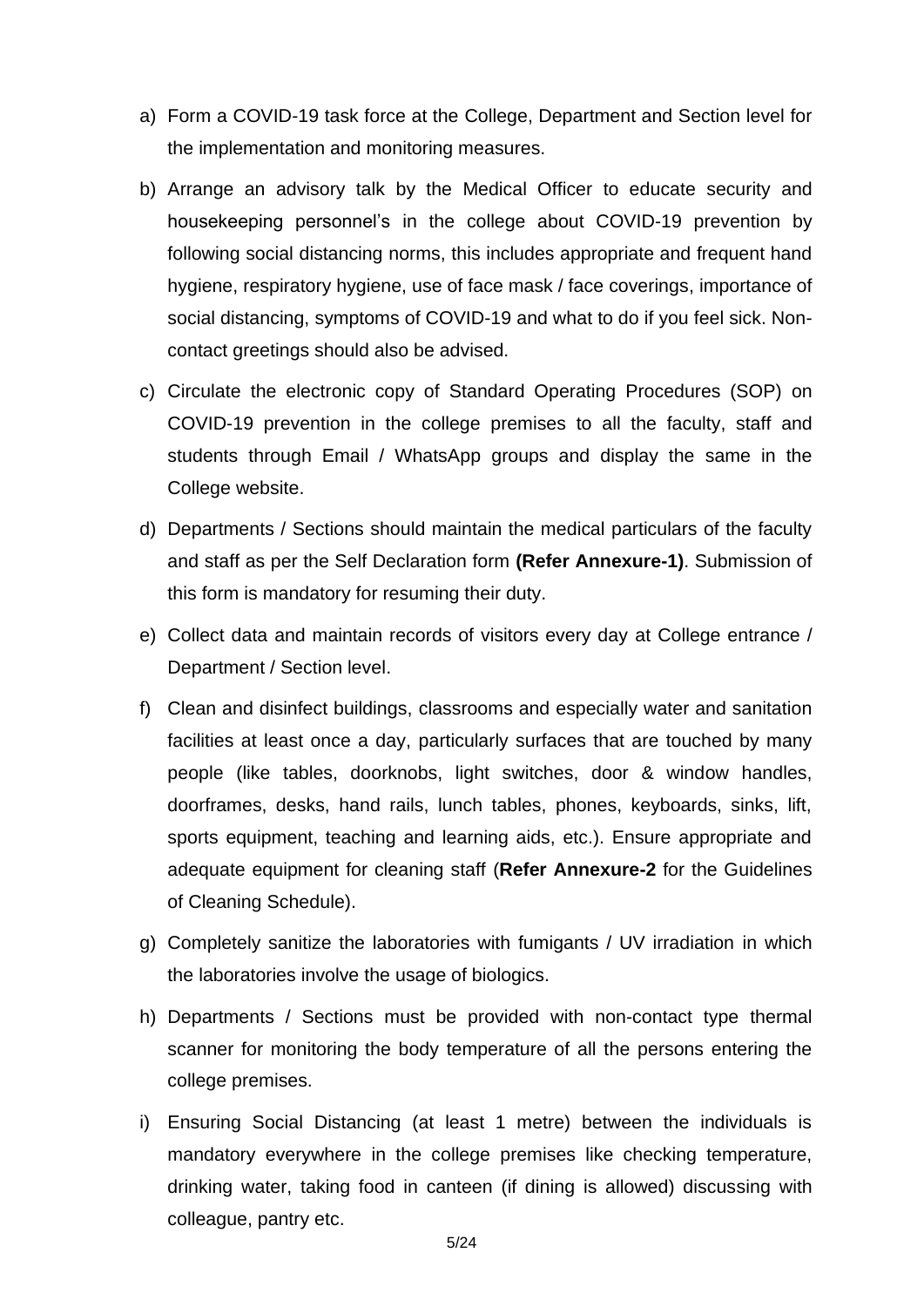- j) Wearing face masks or face covering is compulsory at all times in the college, regular hand washing and positive hygiene behaviors are to be encouraged.
- k) Ensure clean rest rooms for faculty, staff and students. Ensure the availability of soap and clean water at hand washing stations.
- l) Arrange to place hand sanitizers in rest rooms, classrooms, halls, and near entrances of offices / buildings mandatorily.
- m) Convert physical meetings into online meetings or video conferences or phone calls as much as possible.
- n) Movements of physical documents like files and papers to be avoided within departments and instead e-approvals may be followed wherever possible for next 2-3 months.
- o) Display posters encouraging good hand and respiratory hygiene practices at prominent places.
- p) Anyone coming to the campus from abroad or outside Tamil Nadu has to follow quarantine procedure as per government guidelines time to time.
- q) Choice of work from home for faculty / staff coming from containment zone may be offered as per government guidelines with the approval of the Principal. No staff from containment zones can be allowed for duty.
- r) Make arrangements for recording the entry and exit time of each person entering the college and ensure that the regular working hours are followed.
- s) Keep separate closed dust bin at all the building exit for safe disposal of used face mask or face covering and hand gloves, etc.
- t) Ensure trash is removed daily and disposed of safely.

## **Faculty**

Besides the above procedures, the following actions are expected from the faculty members.

- a) May prepare e-content for the courses to be handled in the forthcoming semester and upload the same in the new CMS portal.
- b) Topic-wise video lectures and e-content material may be prepared using available resources.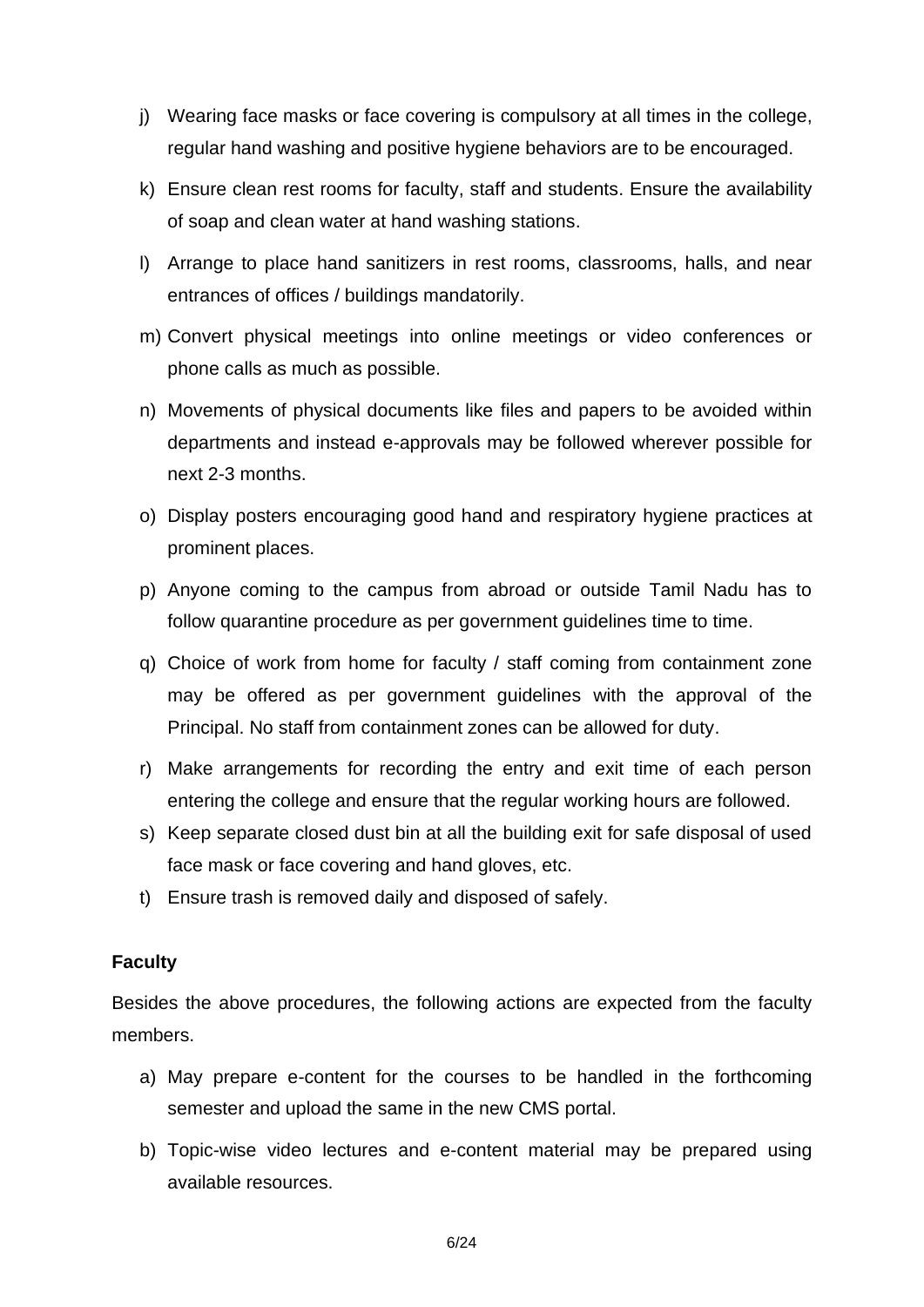- c) Resolving and handling the psychological and mental issues of the needy students after lockdown through the approved counsellor of Medical Centre.
- d) Innovative technology-based teaching learning methodology shall be adopted based on the course content and convenience of the faculty considering requirements of students.
- e) All faculty members should be subjected to non-contact thermal screening before entering their respective departments / cabins / classrooms / laboratories.
- f) All faculty members will invariably wear the face masks or face coverings while handling their teaching sessions (Theory / Laboratory) and in the college premises.
- g) Faculty members will also be required to use the soap for hand wash / hand sanitizer frequently while they are in the college as per the Government guidelines.
- h) Faculty will significantly reduce personal interaction with students and will extensively use e-modes like emails / WhatsApp groups/ other similar tools for interacting with the students when not in the classroom.
- i) Handling assignments/ MCQs/projects/other such submissions will be largely through new CMS portal than hard copies.
- j) Faculty will also ensure that students while sitting in the classrooms maintain the required gap as per social distancing norms and wearing face mask or face coverings.

## **Staffs (Admin and Supporting)**

Below preventive procedure will be followed by the staff in the Department, Administrative office / laboratory.

- a) All staff working in the office / sections / departments / laboratory / other places should be subjected to non-contact thermal screening before entering their respective office / sections / departments / laboratories.
- b) Before commencement of the day, entire office area/ furniture/ counters / equipment like desktop computers / printers / telephones, etc. will be cleaned and sprayed with disinfectant (**Refer Annexure-2** for Guidelines).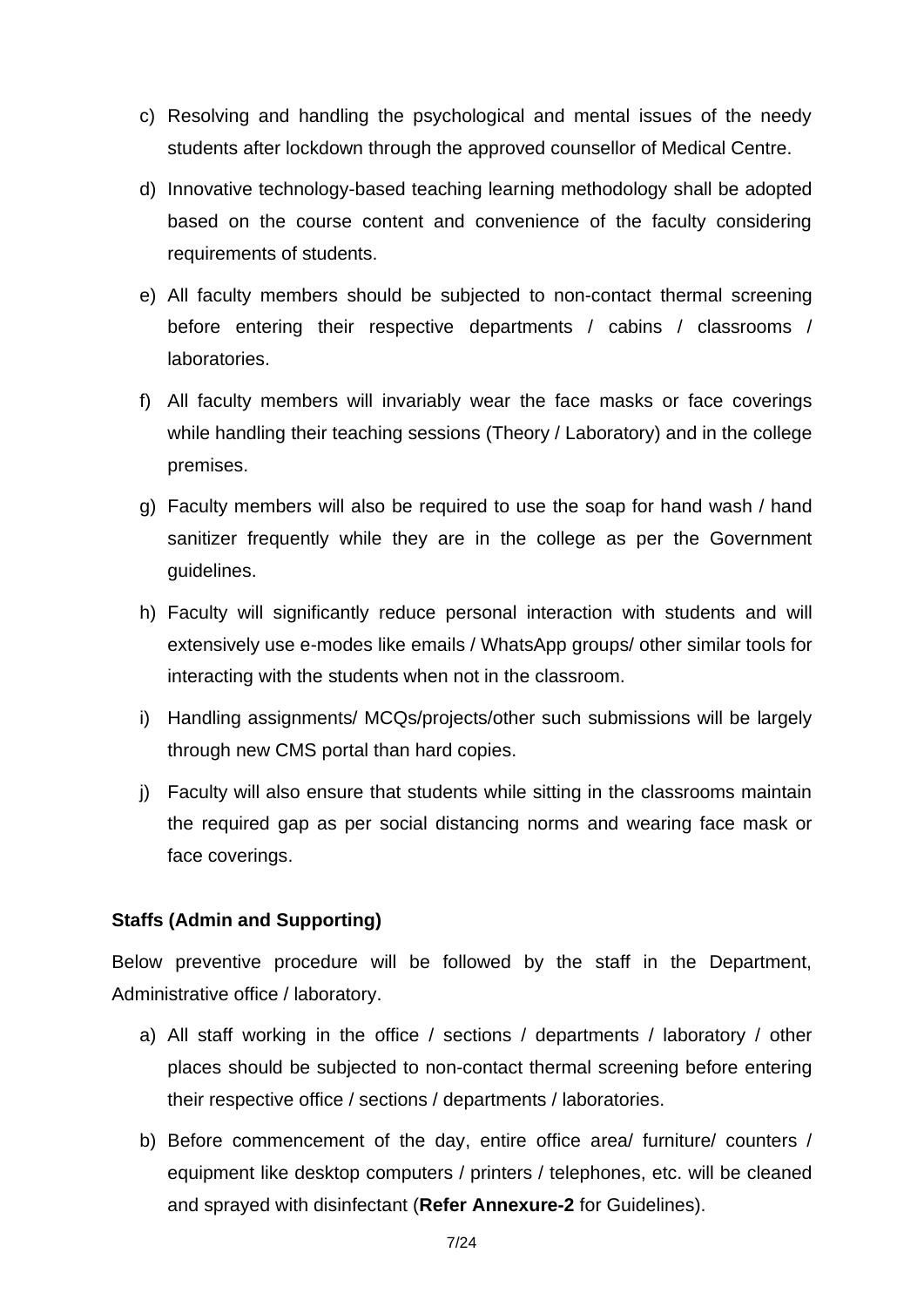- c) All staff in the office / sections / departments / laboratory / other places will invariably wear face mask or face coverings at all times. Seating arrangement will be made in such a way that they maintain social distancing (at least 1 metre) from each other as per norms.
- d) Visitors in the office like students / vendor representatives will be entertained only during pre-fixed timings with prior appointment.
- e) No crowding of students etc. will be allowed in the office / laboratory.
- f) No staff / student / parent / vendor representative / visitors without wearing face mask or face coverings will be permitted to enter the office / laboratory.
- g) Before entering the office / laboratory, staff / student / parent / vendor representative / visitors will preferably do the hand wash in the nearby rest rooms / use the hand sanitizer kept at the office / laboratory entrance.

## **3. Students**

Below instructions shall be communicated to all the students and research scholars through emails / WhatsApp groups / other similar tools for strict compliance before the start of examination / class work.

- a) All the students and research scholars should submit the self-declaration form (**Refer Annexure-1**) before attending the examination / class work. Students and research scholars should get the signature of the parents in the declaration form.
- b) Students and research scholars should wash their hands frequently with soap and water for at least 20 seconds / use hand sanitizer, Remember to AVOID touching the face (nose, eyes and mouth, etc) and DO NOT share cups, eating utensils, food, water or soft drinks, etc with others.
- c) All the students and research scholars will invariably wear face masks or face coverings and it is a MANDATORY for the entry to the college / department / class room / laboratory.
- d) All the students and research scholars should maintain social distancing (at least 1 metre) in the college premises at all times.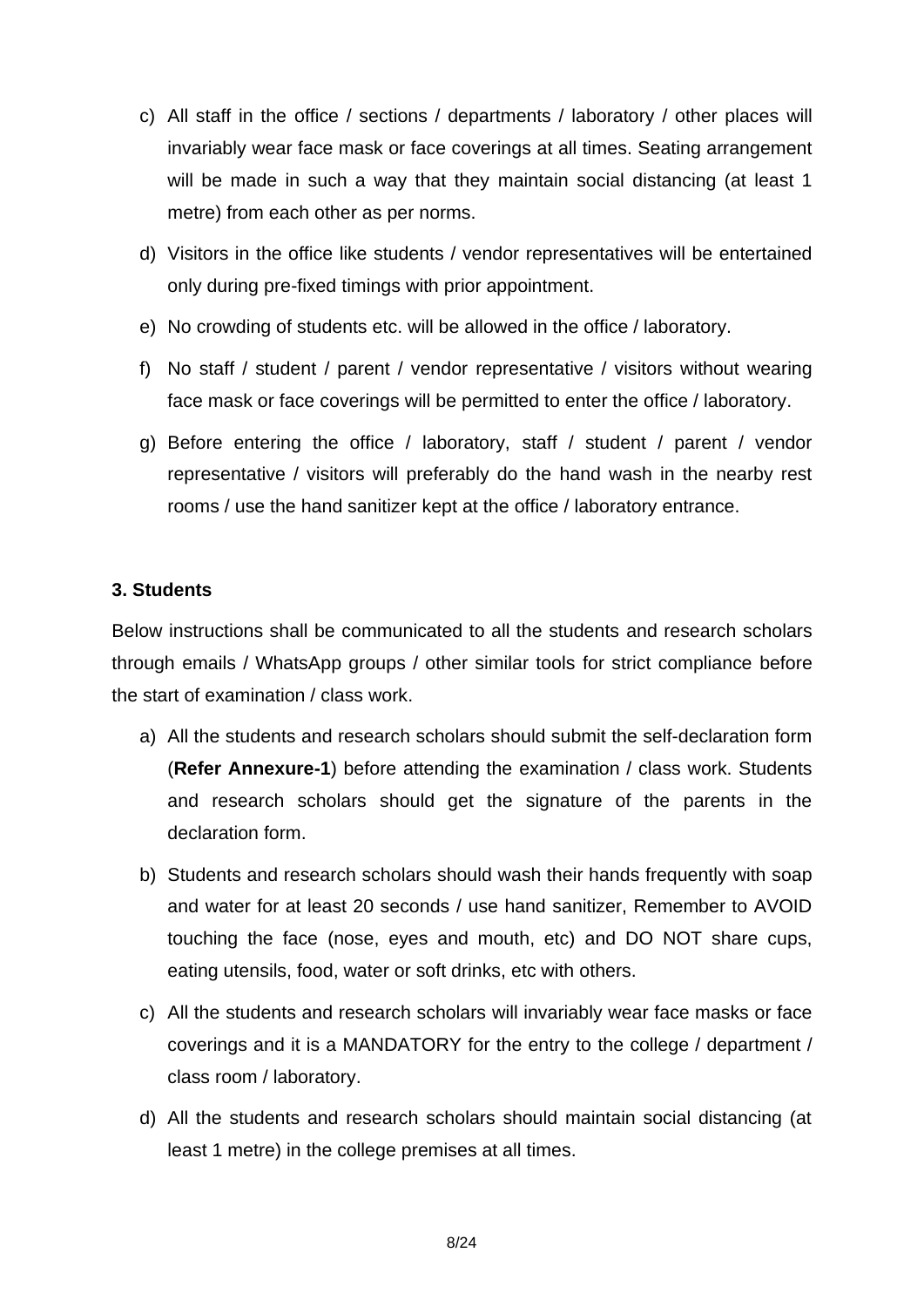## **4. Office / Department buildings, Classrooms, Hostels, Medical Centre, Dining areas and Library**

## **Office / Department buildings**

- a) All areas in the premises such as the Entrance Door / Gate of Office/ Department Buildings, Sections etc, Secretary / Treasurer / Principal / Dean / HoD rooms, Faculty / Staff rooms, Meeting rooms, Conference halls, Seminar halls, Retiring rooms, Open areas available, Verandah, Walls, Washroom, Rest rooms, Sink, Swimming pool area, etc. and all other surfaces especially metallic, glass and other non-permeable surfaces shall be disinfected completely using user friendly disinfectant mediums before re-use and the procedure should be repeated at least once a day.
- b) All roads, lawns, gardens, playgrounds, Open Air Theatre, Multipurpose Hall, Sports complex, etc shall be disinfected completely using user friendly disinfectant mediums before re-use and the procedure should be repeated at least once a week.
- c) Designate a person to be present at the entrance of the campus to carry out thermal scanning for every person entering the college / Department / Section. If the body temperature is higher than normal then the Medical Centre must be informed and the person scanned should be asked to wait in the isolation place till the Medical Centre personnel visit him/her.
- d) Appropriate personal safety equipment like Face covers, Masks, Gloves, and also appropriate disinfecting gadgets like sprayer, brush, etc and disinfecting agents like Soaps, Sanitizer, etc shall be made available at the college under the custody of the Administrative Executive or personnel authorized by the Executive.
- e) The procedure of disinfection shall be displayed at prominent places.
- f) Appropriate changes in the working methodology and procedure shall be made to avoid crowding and maintain social distancing while working and teaching.
- g) Arrangement for signing of register / roster / contactless gadgets shall be made as an alternative method instead of biometric system for recording the faculty / staff attendance.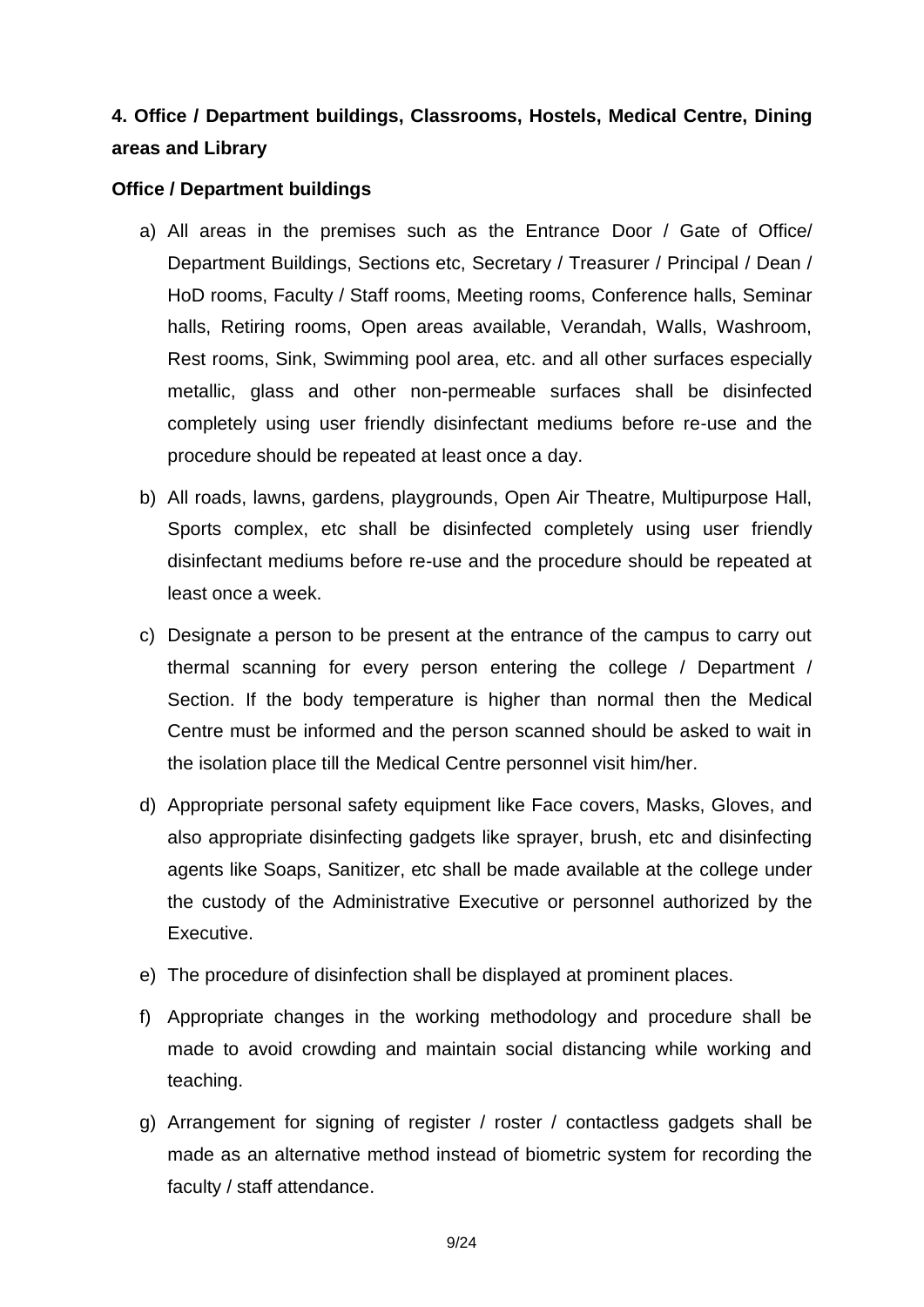## **Classrooms**

Below preventive procedure will be followed for classrooms:

- a) All classrooms will be thoroughly disinfected including entrance doors, windows, desks, other furniture & fixture, teaching aids, equipment etc. before commencement of the day i.e. morning and during lunch breaks on all the working days.
- b) Seating arrangements in the classrooms will be made to maintain the gap between the students by ensuring social distancing procedure.
- c) Students' gathering / events / functions, etc are not being conducted until further orders received from the Principal.
- d) Students' lunch break / short break should be worked out on staggered time schedule as far as possible or crowding at one place should be strictly restricted by revising the year wise time table.
- e) Before entering the classrooms, faculty and student will preferably do the hand wash in the nearby rest rooms / use the hand sanitizer kept at the class room entrance.

## **Hostels**

Following preventive procedures will be strictly followed in Hostels:

- a) All open and common areas like entrance, corridors, entertainment areas like TV hall, staircases, dining halls, corridor walls, door & windows opening in the corridors / walk through etc. will be thoroughly disinfected at least once a day.
- b) All the residents (Warden, Deputy Wardens, Residential Tutors, Staff, Students, etc) in the hostels will have to necessarily wear face masks / face coverings when moving out of their rooms.
- c) Social distancing norms should be ensured in the entertainment areas by the hostel in-charge.
- d) Non-residents / visitors will NOT be allowed to meet the hostellers in the hostel premises.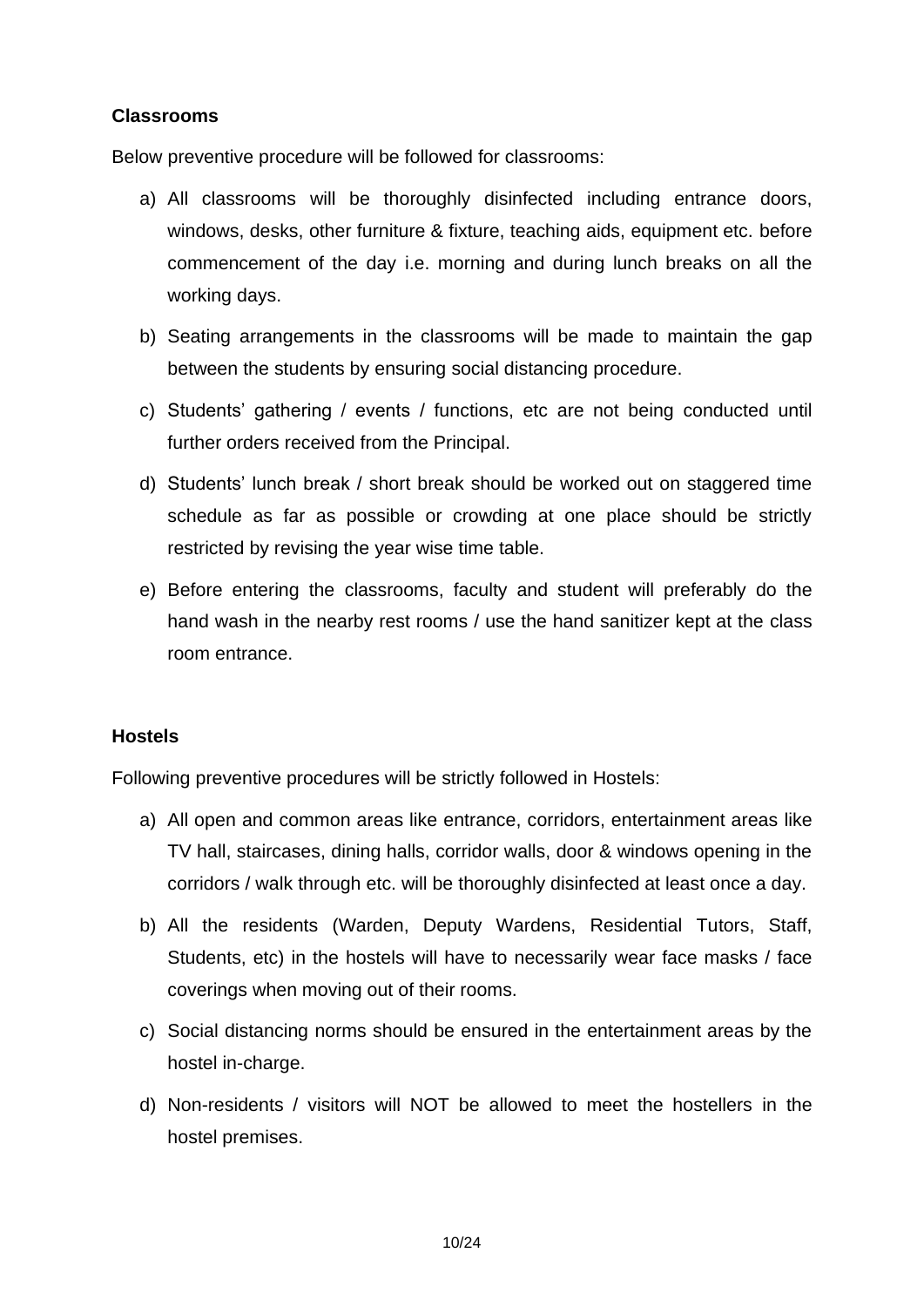- e) Thermal Scanners to detect body temperature of the residents will be used by the hostel in-charge / authorized personnel at the entrance while they get back to the hostel at the end of the day.
- f) Designate a person to be present at the Boys and Girls hostel gate / entrance to carry out thermal scanning for every resident while they get back to the hostel at the end of the day. If the body temperature is higher than normal then the Medical Centre must be informed and the resident scanned should be asked to wait in the isolation place till the Medical Centre personnel visit him/her.
- g) Before entering the hostels, all the residents will preferably do the hand wash using the hand sanitizer kept at the entrance.
- h) The hostel in-charge will have sufficient stock of Soap and hand sanitizers.
- i) Posters encouraging good hand and respiratory hygiene practices will be displayed at prominent places for better view and understanding of the residents.
- j) Avoid gathering of more than two persons, functions or other similar group gatherings.
- k) Avoid sharing of mobile phones.
- l) Ensure cleaning and chlorination of all water tanks as per norms.

## **Medical Centre**

Below preventive procedures will be strictly followed in medical centre.

- a) All open and common areas like entrance, corridors, staircases, corridor walls, door, doorknobs & windows opening in the corridors / walk through, rooms and beds, etc. will be thoroughly disinfected at least twice a day.
- b) Medical Officer, Nurse, Lab Technician, ambulance driver, all the patients including accompanying person coming to the medical centre will have to necessarily wear face masks / face coverings at all times.
- c) Thermal Scanners to detect body temperature of the Medical Officer, Nurse, Lab Technician, ambulance driver, all the patients including accompanying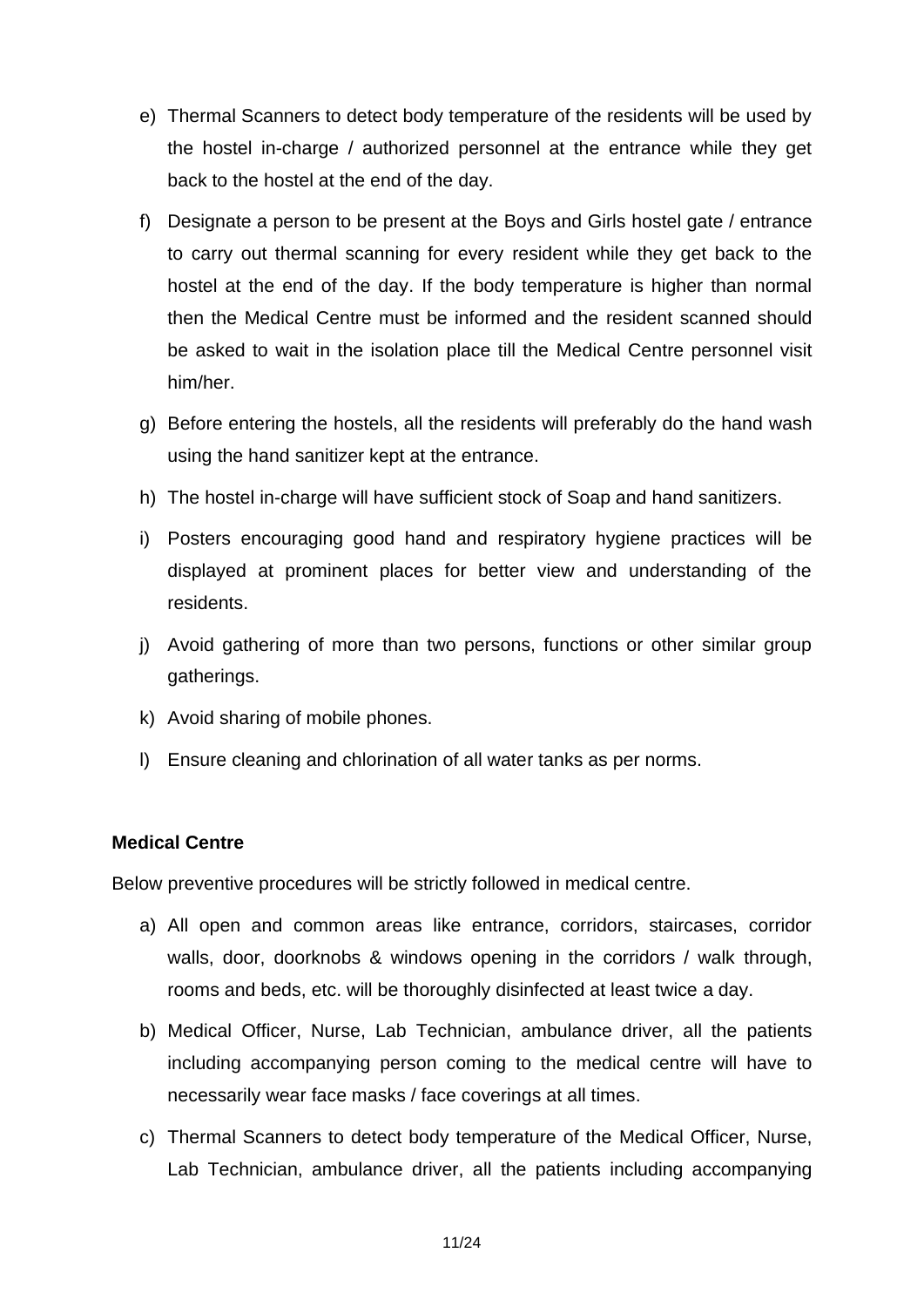person coming to the medical centre will be used by the authorized personnel at the entrance.

- d) Before entering the medical centre, Medical Officer, Nurse, Lab Technician, ambulance driver, all the patients including accompanying person coming to the medical centre will preferably do the hand wash using the hand sanitizer kept at the entrance.
- e) Social distancing norms should be ensured in the medical centre by the Medical Officer.
- f) Posters encouraging good hand and respiratory hygiene practices will be displayed at prominent places.

## **Dining Areas – Mess & Canteen / Food court**

Following preventive procedures will be strictly followed in Dining Areas:

- a) Dining hall, tables, chairs and food counters should be cleaned and sanitized before and after use (Six times a day ie before and after breakfast, Lunch and Dinner).
- b) Food distribution in mess / canteen should be divided into small batches on staggered time schedule to maintain social distancing, if dining is allowed.
- c) Sanitize the standard packs, bags before storage in isolation.
- d) Sanitize the mess / canteen appliances, knives, and other vegetable cutting tools before & after use.
- e) Unauthorized entry must be restricted in kitchen areas.
- f) Food making machine, if any must be cleaned before and after use.
- g) Plates / Tumbler / spoons / other utensils should be sterilized in hot water before use, if dining is allowed.
- h) Head cap, hand gloves, face masks, apron must be used by suppliers.
- i) Social distancing should be maintained while taking food from counter, washing hands in washrooms and sitting in canteen for lunch.
- j) Seating plan must be revised like alternate plan or special plan in office as well as in tea area and mess to ensure social distancing.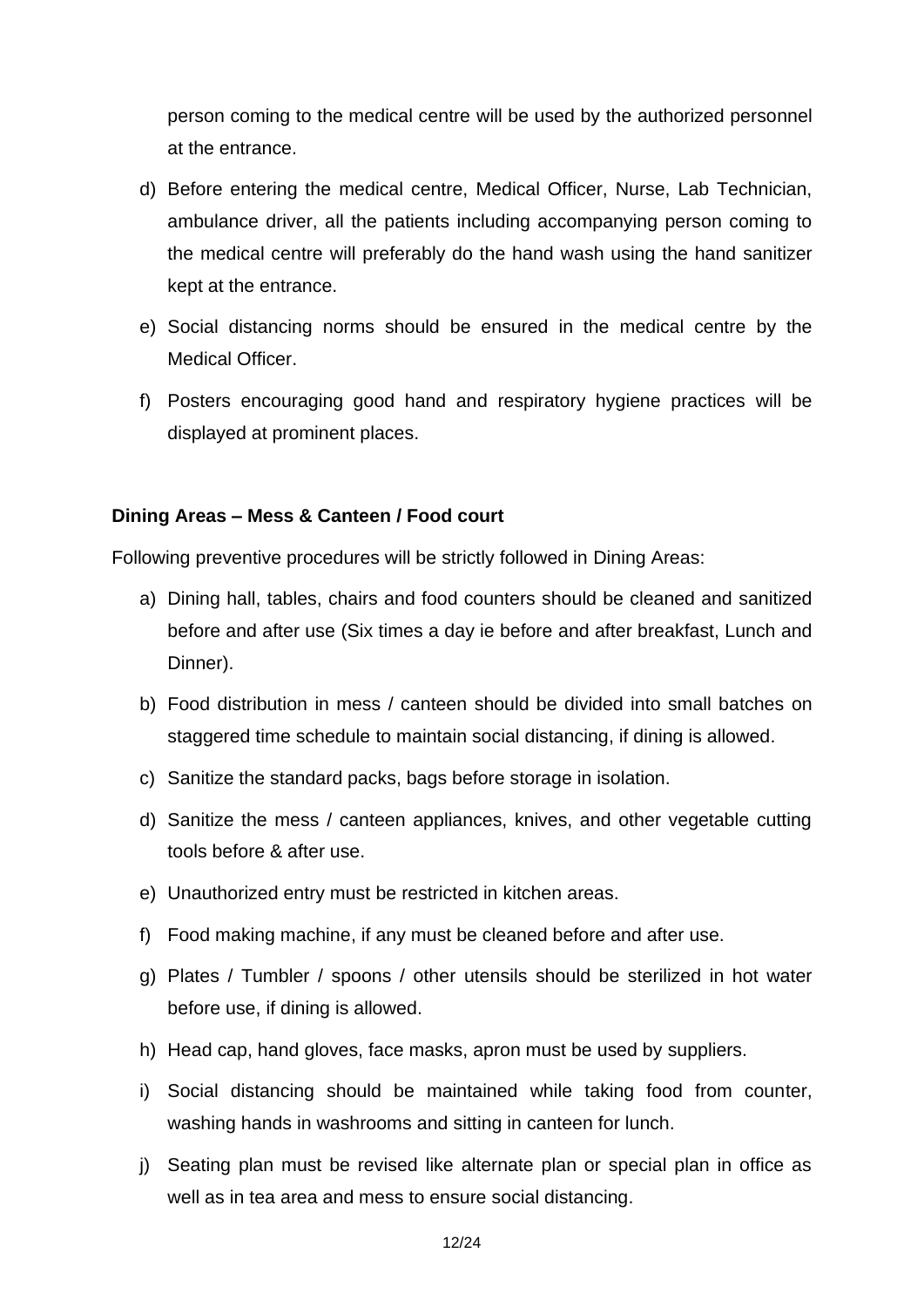k) Before entering the dining area, all the persons will preferably do the hand wash using the soap and water available in the washrooms.

## **Library**

- a) All areas in the premises such as the entrance door, staff cabins, book counters, Conference hall, Seminar hall, Open areas available, Verandah, Walls, Washroom, Rest rooms, Sink, etc. and all other surfaces especially metallic, glass and other non-permeable surfaces shall be disinfected completely using user friendly disinfectant mediums before re-use and the procedure should be repeated at least once a day.
- b) Appropriate changes in the working methodology and procedure shall be made to avoid crowding and maintain social distancing in the library.
- c) New books / Newspapers / other materials / books returned by the students / faculty must be kept in quarantine for 24 hours or to be exposed under UV light for at least 1 h before arranging in the appropriate racks.
- d) Designate a person to be present at the entrance of the library to carry out thermal scanning for every person entering the library. If the body temperature is higher than normal then the Medical Centre must be informed and the person scanned should be asked to wait in the isolation place till the Medical Centre personnel visit him/her.
- e) All the persons coming to the library will have to necessarily wear face masks / face coverings at all times.
- f) Before entering the library, all the persons will preferably do the hand wash using hand sanitizer available at the entrance.

## **5. Workshops, Laboratories, Computer centers**

Below preventive procedure will be followed for Workshops / Laboratories / Computer centers.

a) All Workshops / Laboratories / Computer centers should be thoroughly disinfected i.e. entrance doors, doorknobs, windows, computer platforms, equipment, machines, other furniture & fixtures, teaching aids, including UPS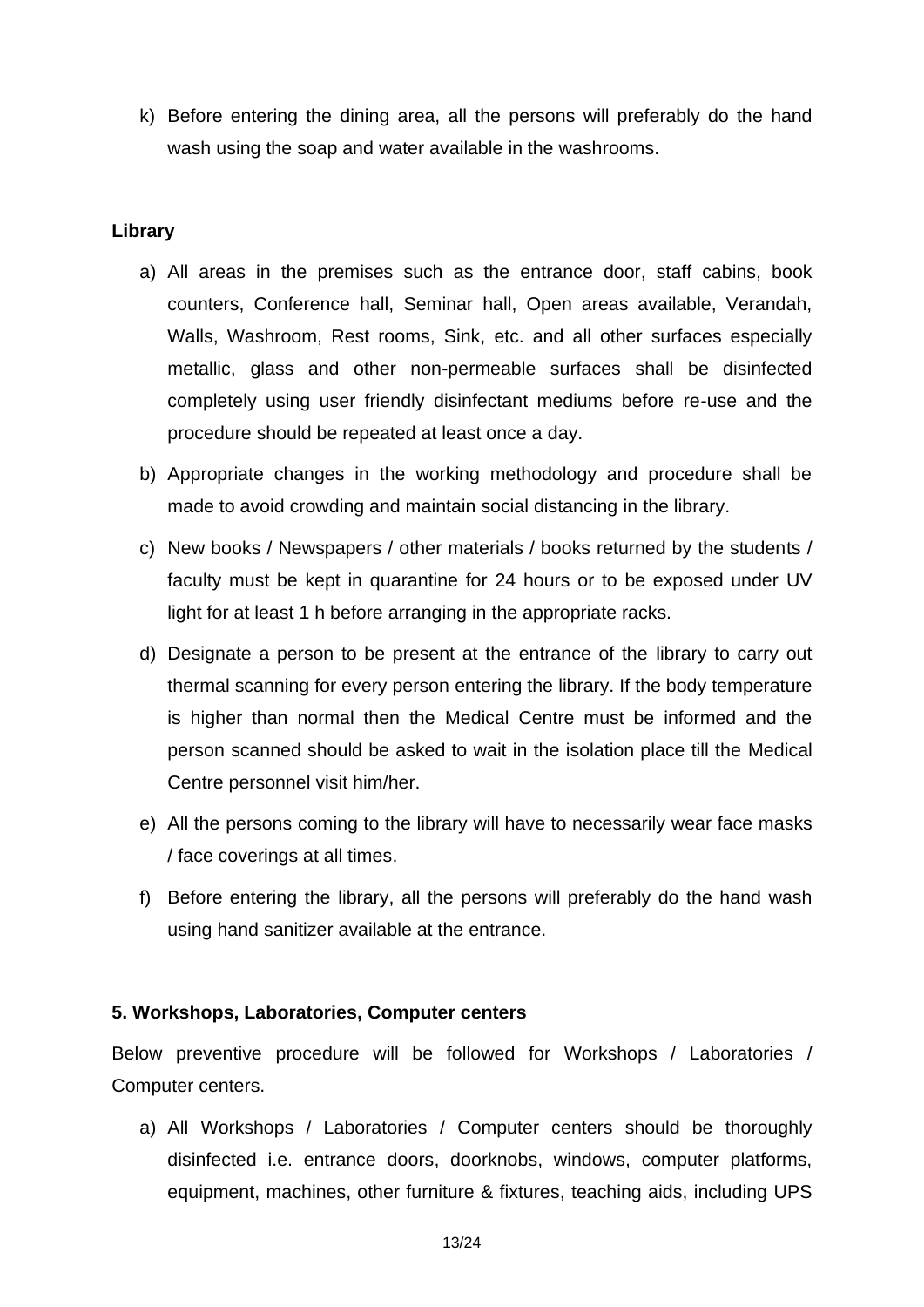and Networking areas / switches / control panels etc. before commencement of the day and between the batches (if more than one batch is doing the practical in a single day) on all the working days.

- b) All students and staff entering Workshops / Laboratories / Computer centers will invariably wear face masks or face coverings, use hand Sanitizers / hand wash and follow social distancing prominently displayed by the department within the Workshops / Laboratories / Computer centers premises.
- c) Ensure and check the primary power supply voltage regularly.
- d) Check connection cable between the control panel and equipment /machines are securely connected.
- e) Workshops / Laboratories / Computer centers floor should be sanitized with 1% sodium hypochlorite solution every day before commencement of class, during Lunch break and after closing of the day.
- f) Faculty-in-charge of the Workshops / Laboratories / Computer centers will ensure that seating arrangement is made to maintain the gap between the students by ensuring social distancing for each student / user of such facilities.
- g) Workshops / Laboratories / Computer centers should have adequate ventilation provision to ensure free flow of fresh air. Hence AVOID using cramped laboratory spaces.
- h) Students should be allowed to use Workshops / Laboratories / Computer centers facilities only in batches as per social distancing norms at any given point of time. Size of the batch can be decided by the faculty-in-charge based on the capacity of the Workshops / Laboratories / Computer centers.
- i) Appropriate changes in the practice methodology and procedure shall be made to maintain the social distancing while working and teaching in the Workshops / Laboratories / Computer centers.
- j) All the equipment requires extra care specifically high end research equipment by following the procedures given by the manufactures before using them after the lockdown period.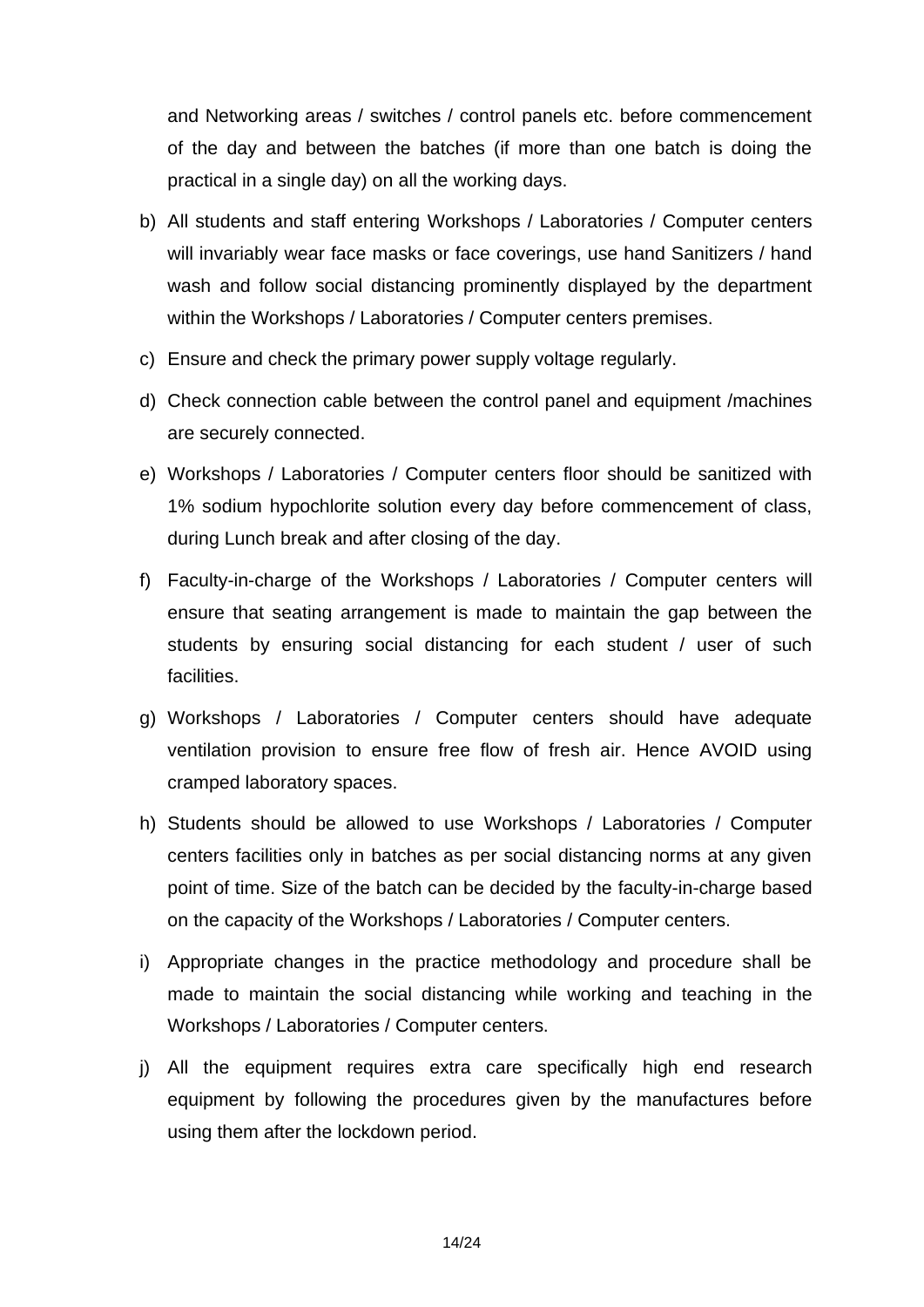k) Before entering the Workshops / Laboratories / Computer centers, all the faculty, staff and students will preferably do the hand wash using the hand sanitizer kept at the entrance.

## **6. Air-conditioners, Water tanks & Plumbing fixtures Operations**

## **Air-conditioning Systems**

Most of the buildings in the college establishments have remained closed during the lockdown. The air-conditioned spaces of establishments under prolonged lockdown will pose health hazards due to fungus and molds in the ducts and open spaces depending on the humidity and temperature prevailing within. Further, there may be dirt and excreta of rodents as well as increased level of insects. Hence, these establishments will need maintenance for Engineering and Health safety.

The following procedures are recommended for Air-Conditioning systems before and during operations.

## **BEFORE OPERATION**

## **Room Air-conditioners**

- 1) Clean grilles, diffuser and the internal surfaces using soap water.
- 2) Wash and clean filters.
- 3) Clean all regularly occupied areas well before occupancy by keeping the doors and windows open.
- 4) Open all the doors and windows of the space.
- 5) Start the air-conditioning system in fan mode only, and run it for minimum of 2-4 hours with doors open and exhaust system operational.

## **Package / VRF / Central Plant**

Follow standard practice for startup and operation of all installed Condensing Units, Chillers, Cooling Towers, Pumps, Fans that shall include inspection, strainer cleaning if applicable by authorized service personnel.

## **DURING OPERATION**

## **1. TEMPERATURE**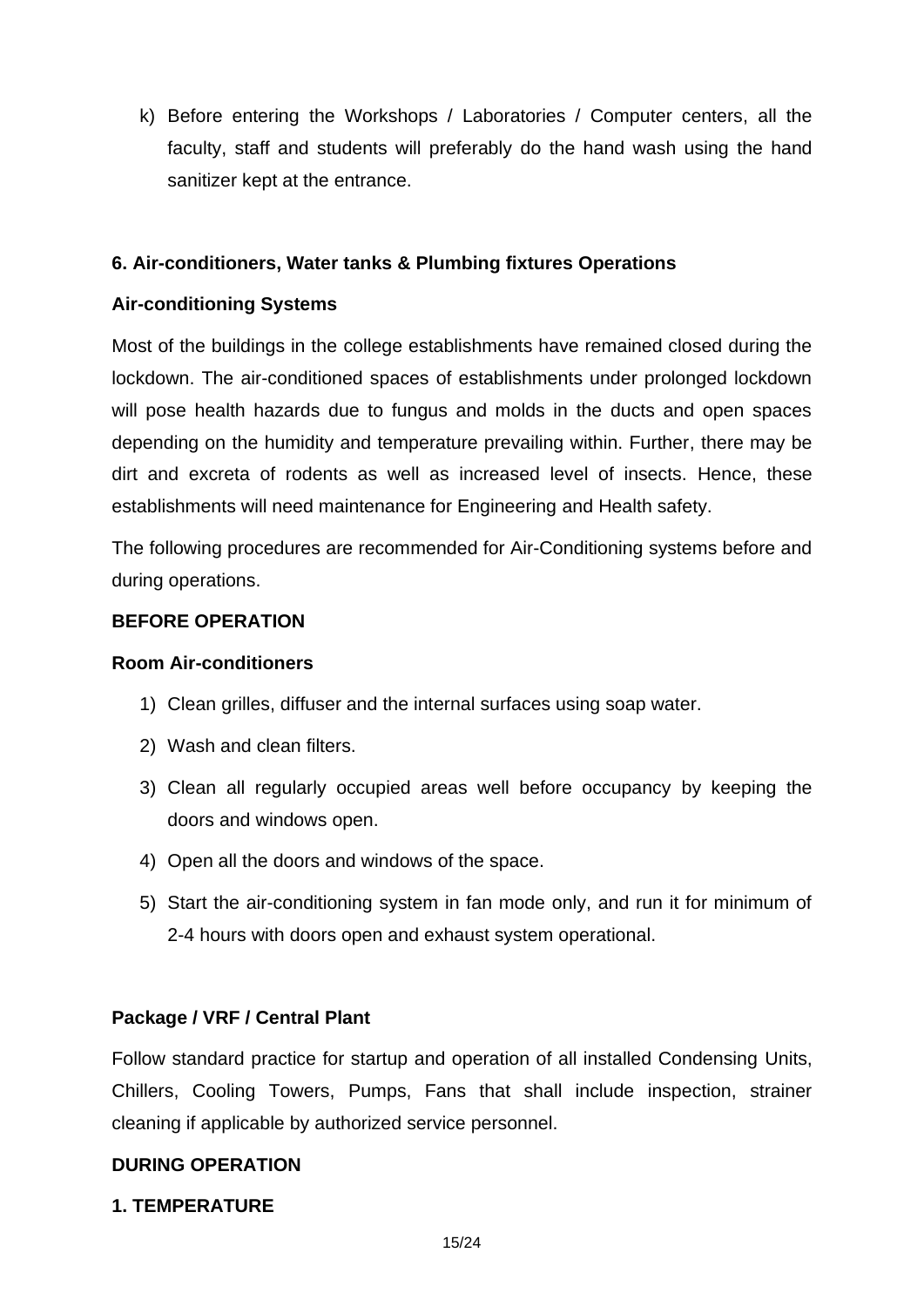Set room temperature between 24 and 30°C (in humid climates set temperature closer to 24°C for dehumidification and in dry climates closer to 30°C. Use Fans to increase air flow movement.

## **2. RELATIVE HUMIDITY**

Maintain relative humidity between 40 and 70% since it is recommended suitable environment for humans and reduces the impact from pathogens.

## **3. VENTILATION (FRESH AIR & EXHAUST)**

- $\triangleright$  Fresh air must preferably be provided by an inlet duct and fan.
- $\triangleright$  In exceptional cases of very small spaces without provision of mechanical ventilation systems, actively use operable windows.

Till COVID-19 gets under control avoid utilizing the water collected through condensation for any application.

## **Water Tanks & Plumbing Fixtures**

COVID-19 is NOT a waterborne disease. However, while consuming or using water, the related water tanks, plumbing fixtures and their surfaces can be a source of spread of infection. Indian Green Building Council (10) recommends specific measures for reducing the spread of infection through water and related plumbing fixtures before starting and during the operation of the building.

## *Before Starting Operations*

- ➢ Carryout chemical cleaning of water storage tanks and treated wastewater tanks.
- $\triangleright$  Flush water carrying pipes with clean water.

## *Drinking Water consumption*

- ➢ Advise all the faculty / staff / students / parents / visitors to carry their own water bottles.
- $\triangleright$  Check the quality of drinking water regularly and take corrective measures whenever needed.
- ➢ Disinfect the treated wastewater before reuse.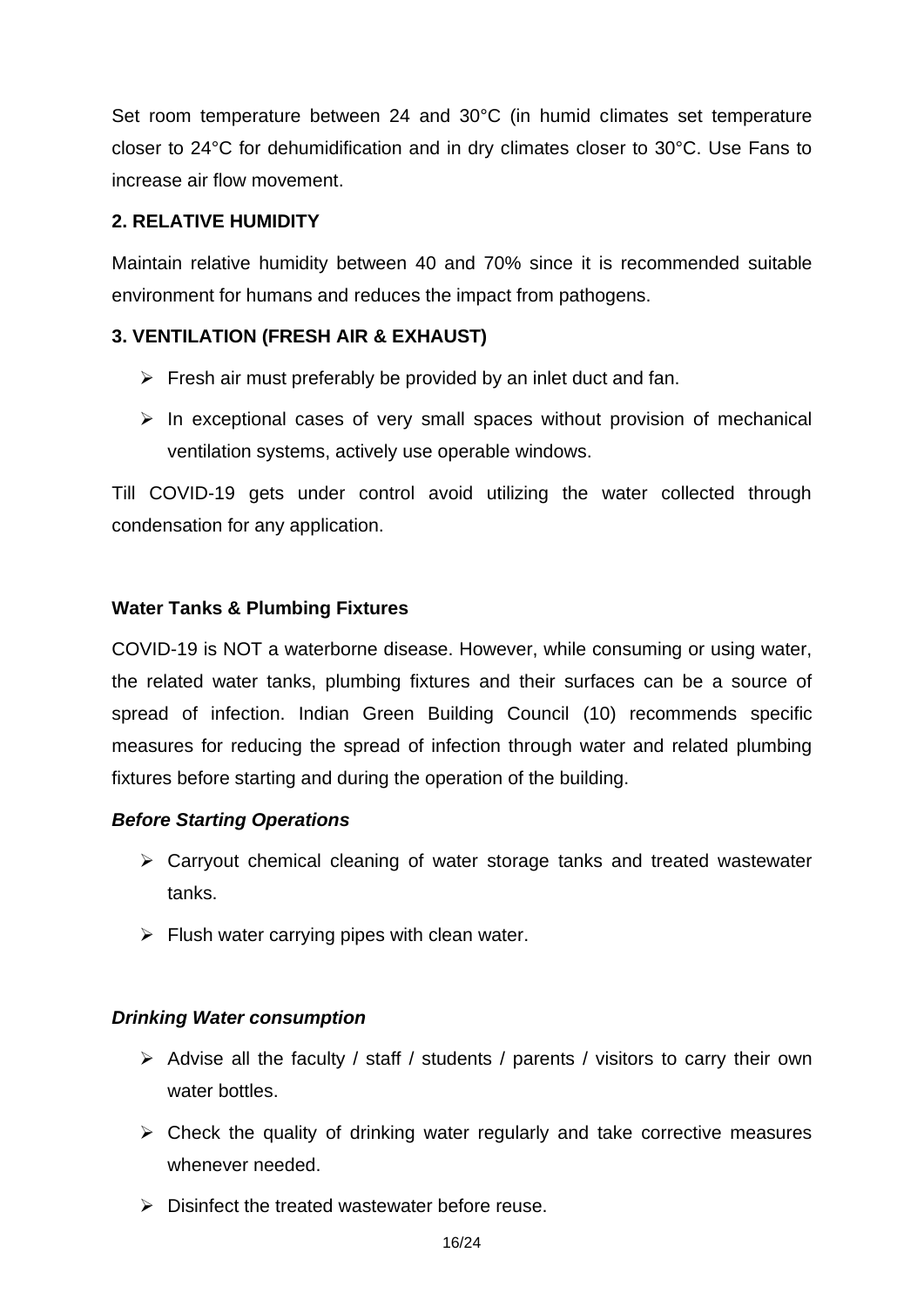## **7. Transport**

The risk of infection for human is very high during transit from their home to work place and back to their home. Create awareness about the COVID-19 amongst all the faculty / staff / students and encourage them to take precautions to protect themselves during transit. Some of the measures that could be taken up during transit are as follows.

- a) College Buses / Vans / Cars should be thoroughly cleaned including entrance doors, seats, ceilings, holding rods / hooks etc. by spraying disinfectants before deployed for transportation of students, faculty & staff in the morning. The same procedure shall be followed in the afternoon / evening while transporting the students, faculty & staff back to their home.
- b) Seating arrangements in the Buses / Vans should be made as per the Government Guidelines time to time.
- c) Transport Convener / Co-Convener / Manager shall ensure that the drivers using hand sanitizer and wearing face masks or face coverings and gloves before starting the Bus / Van / Car and during transportation.
- d) Body temperature of the driver will be checked daily before commencing of the duty.
- e) All the drivers will be provided with bottle of sanitizer for personal use while on duty.
- f) The faculty / staff in-charge of the Bus / Van need to ensure all preventive procedure i.e. all students, faculty and staff wearing face masks or face coverings, using hand sanitizer available in the Bus / Van, sufficient gap maintained while boarding etc. followed by the students, faculty and staff before boarding the Bus / Van.
- g) Students / faculty / staff entering the Bus / Van should first occupy the seat at the last row so that no one crosses another passenger inside the Bus / Van.
- h) All Buses / Vans shall be fixed with sanitizer dispensers of appropriate size at the entrance and filled with sanitizer for use by the passengers.
- i) Touching door handles, railing etc. must be avoided to the maximum extent inside the Bus / Van.
- j) Use of air-conditioner in buses shall be avoided for better ventilation.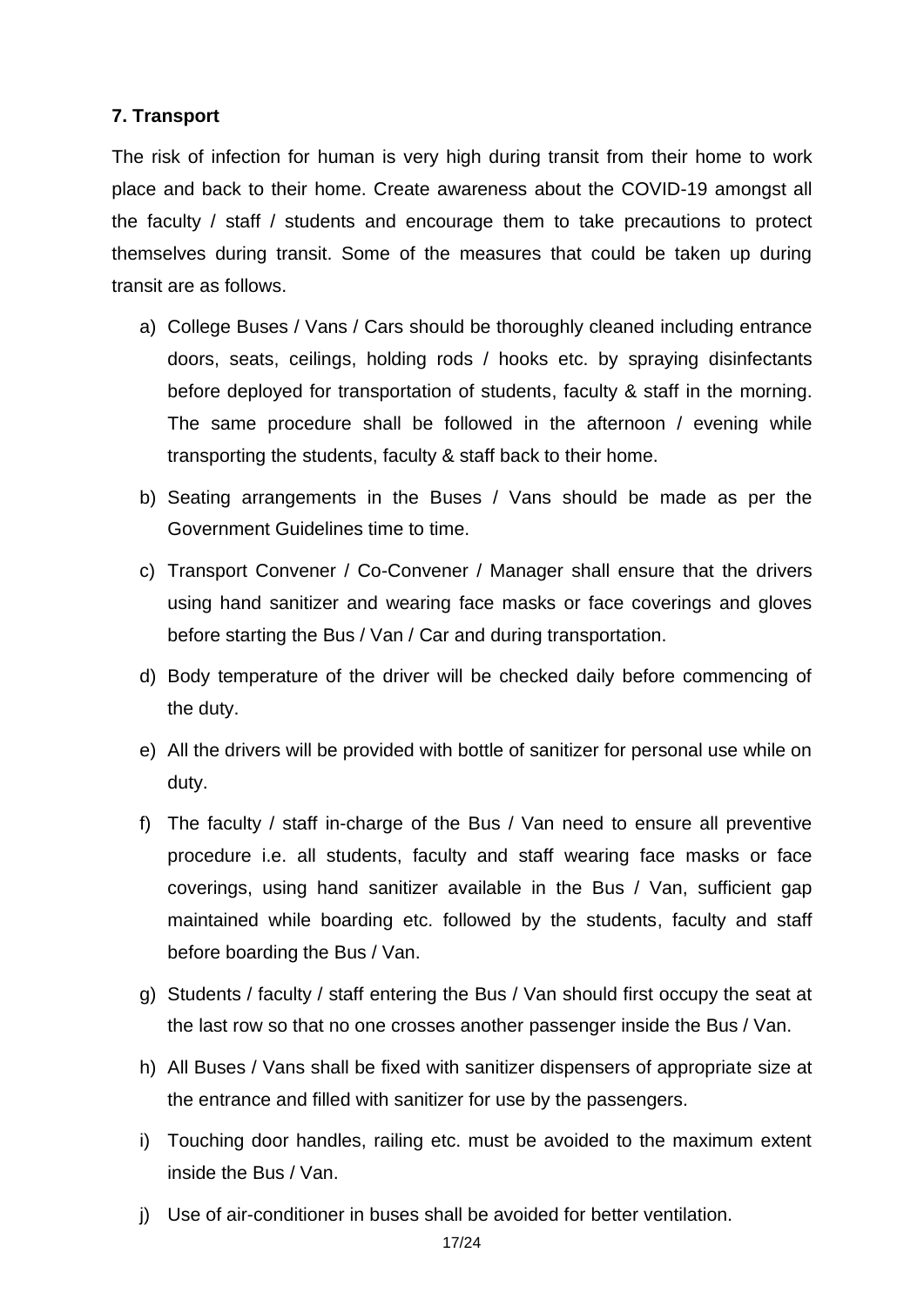## **8. Security – Action Points**

The following action points must be informed to the Security personnel and to be followed without any deviation.

- a) Screening of all faculty, staff, students, security personnel, housekeeping personnel, visitors, parents, etc. (irrespective of the designation) entering the gate or college premises using non-contact thermal scanner or an appropriate instrument wherein the body temperature can be checked and recorded should be performed by maintaining social distancing. Security personnel should be trained for this so that the checking will not become a place of cross contamination.
- b) Stop any person found having fever / cough / body temperature higher than normal and politely refuse entry or the Medical Centre must be informed and the person should be asked to wait in the isolation place till the Medical Centre personnel visit him/her.
- c) Parcels / Goods delivery person should be stopped at gate. Parcels / Goods to be delivered shall be collected from the entry point by the concerned individual.
- d) All faculty, staff, students, security personnel, housekeeping personnel, visitors, parents, etc. entering into the college premises shall be permitted inside only if they are wearing face masks or face coverings.
- e) Hand sanitizer shall be kept at the entrances and all the faculty, staff, students, security personnel, housekeeping personnel, visitors, parents, etc. entering into the college premises shall sanitize their hands before proceeding to their work places, classes or elsewhere in the campus.
- f) Security personnel must ensure vendor's vehicle entry into the college by thermal scanning of driver and co-passenger, if any and allow them after sanitization using sanitizer. Also, restricted movement of driver and copassenger shall be ensured in the college premises.
- g) Unloading of materials should be done using hand gloves and other safety equipment.
- h) All materials must be kept in quarantine for 8-24 hours before quality inspection.
- i) Avoid touching other vehicles surface / door while in parking area.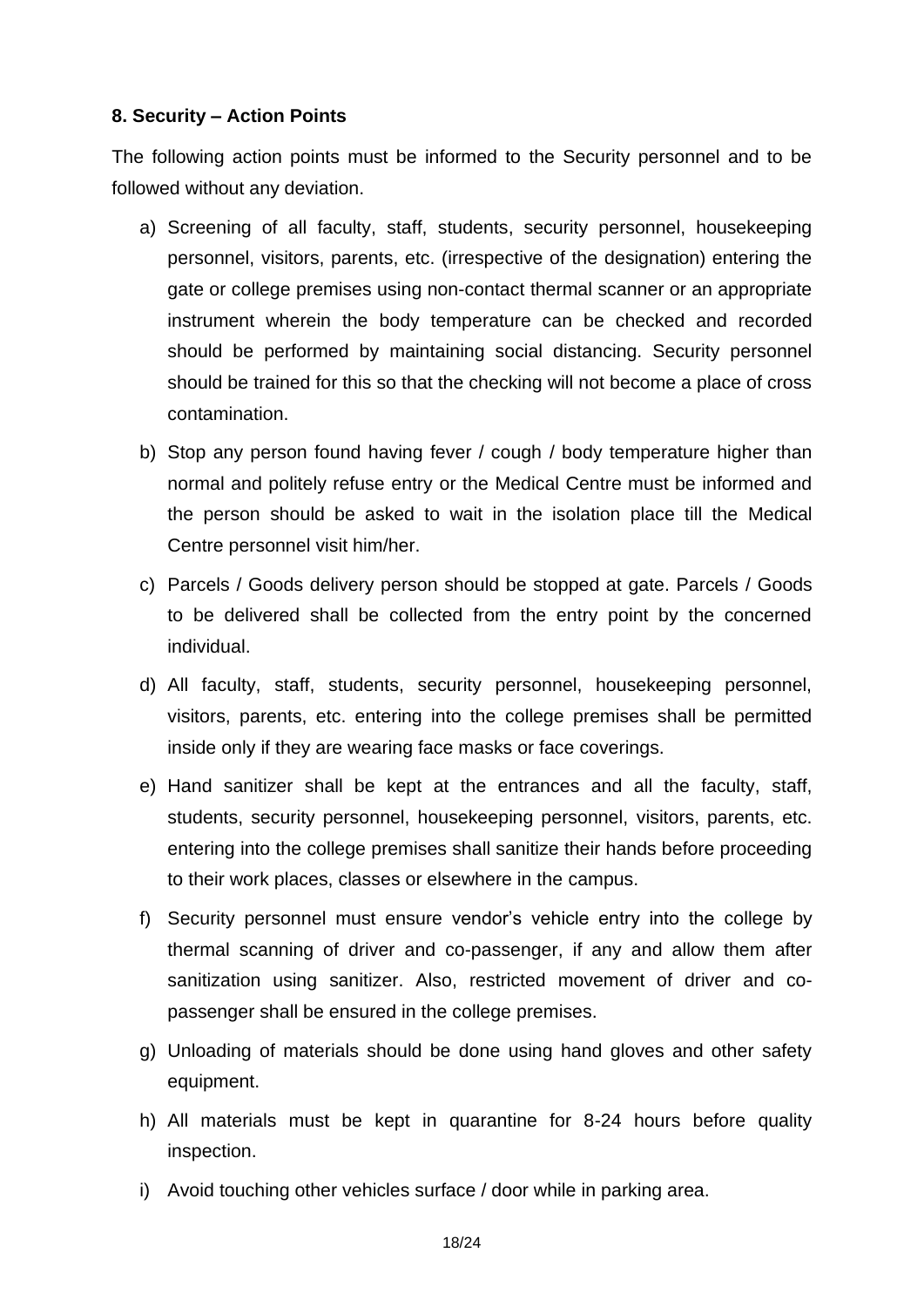## **9. List of COVID-19 hospitals in Chennai and other important contacts**

- 1) Tamil Nadu Government Multi Super Specialty Hospital, Omandurar Estate
- 2) Rajiv Gandhi Government General Hospital, Park Town
- 3) Stanley Medical College Hospital, George Town
- 4) Kilpauk Medical College Hospital, Kilpauk
- 5) Fortis Malar Hospital, Adyar
- 6) VHS, Tharamani
- 7) Prashanth Hospital, Velachery
- 8) Billroth Hospital, Shenoy Nagar
- 9) Kanchi Kamakoti Childs Trust, Nungambakkam
- 10) CSI Kalyani, Mylapore
- 11) Kauvery Hospital, Alwarpet
- 12) MIOT International, Manapakkam
- 13) Vijaya Hospital, Vadapalani
- 14) GEM Hospital, Perungudi
- 15) Dr Kamakshi Memorial Hospital, Pallikaranai

## **Important contact person in the College in case of Emergency**

Dr. Jayamalar, Medical Officer, Medical Centre

Tel : 044-2715 2000 Extn. 825

**COVID-19 HELPLINE:** 044-29510500, 25615025, 28414513, 28593990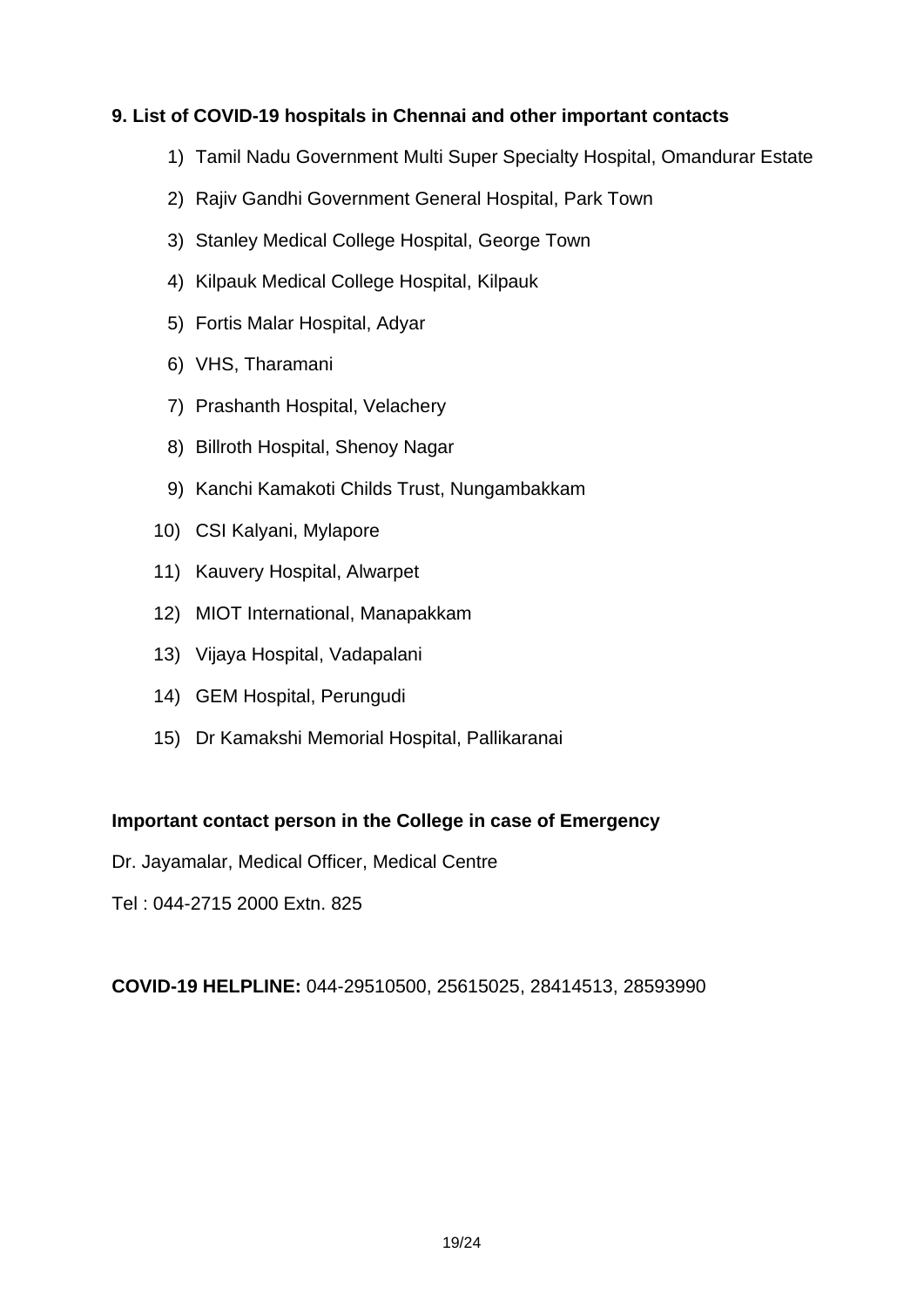**Annexure-1**

#### **SELF DECLARATION FORM**

**1. Category\* :** Faculty / Staff (Admin / Supporting Staff) / Student

#### **2. Contact Information**

Name : ............................................................... Mobile Number :.................................

E-mail :

Present Residential Address :

Department / Section :

#### **3. Are you showing any signs of one or more of the following symptoms?\***

(a) Temperature > 37.3°C / 99.14°F, body ache, cough, shortness of breath, difficulty in breathing, tiredness?

Yes No

(b) Is anyone in your family and/ or close relationship/ friend circle is quarantined?

Yes No

(c) Is anyone in your family and/ or close relationship/ friend circle is identified as COVID-19 suspect case?

Yes No

(d) Have you travelled to any COVID-19 infected area/ locality in last 14 days?

Yes No

#### **4. Have you ever had any one of the following?\***

Diabetes / Hypertension / Lung Disease / heart Disease / None of these

#### **5. Have you downloaded Aarogya Setu App?\***

Yes No

#### **Declaration**

The information provided by me in this form is true and correct to the best of my knowledge. If I feel any of the symptoms of COVID-19 appearing in the future, I will inform to my faculty advisor / hostel in-charge / Supervisor / Dean / Director / Head immediately. If anyone in my family / close relation / friend circle is identified with COVID-19 symptom, the same will be informed immediately to the College as soon as possible through phone / in-person whichever is quicker.

Signature of the Student / Faculty / Staff :

Signature of the Parent / Guardian (Incase of the student) :

Date:.................................. Time: .......................

**\***Strike out whichever is not applicable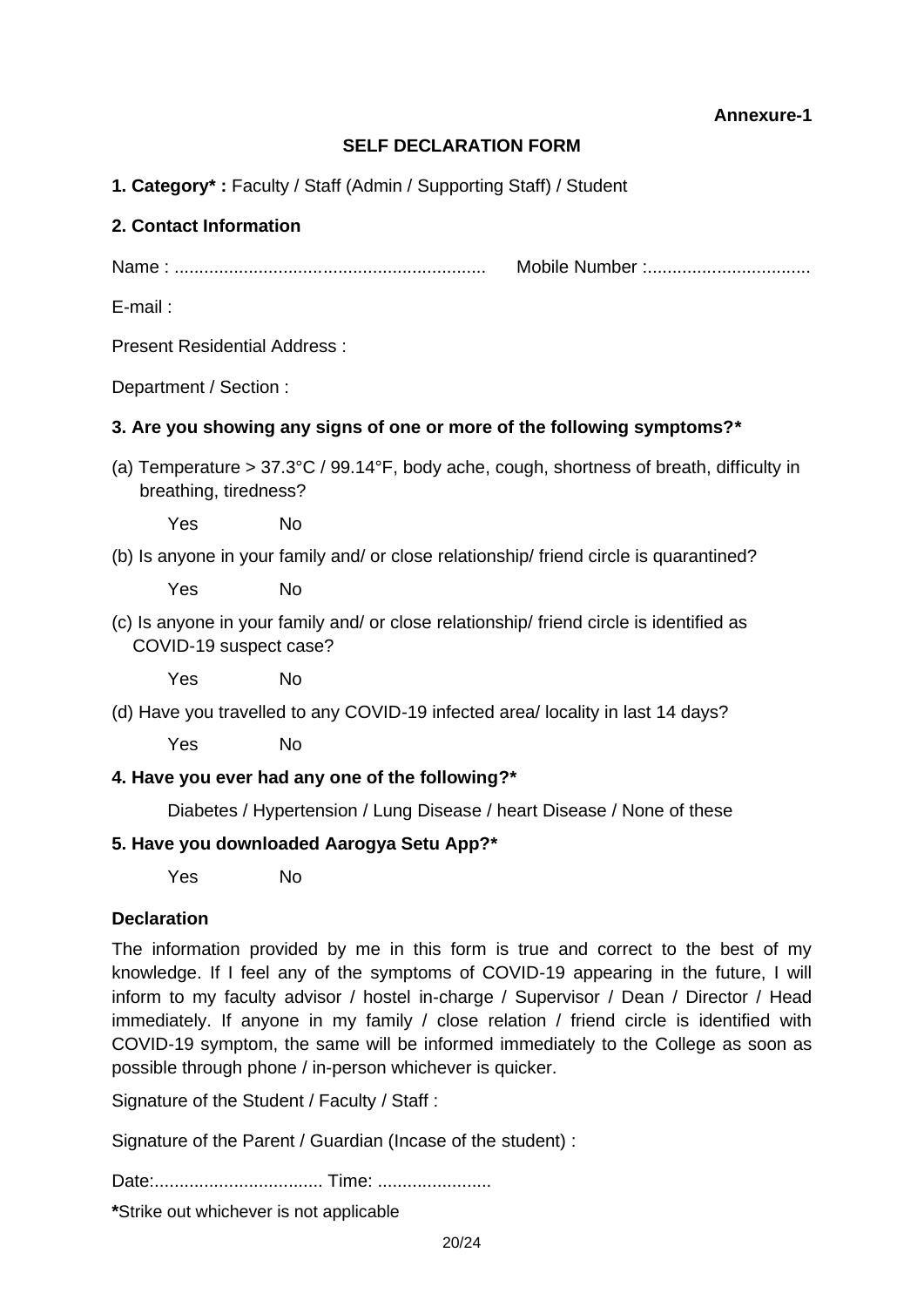## **GUIDELINES FOR CLEANING SCHEDULE**

Coronavirus Disease 2019 (COVID -19) is an acute respiratory disease caused by a novel Coronavirus (SARS-CoV-2), transmitted in most instances through respiratory droplets, direct contact with cases and also through contaminated surfaces/objects. Though the virus survives on environmental surfaces for varied period of time, it gets easily inactivated by chemical disinfectants. The guidelines recommended by MoHFW, GoI is to be followed (15). Consolidated Cleaning Area, Chemicals recommended and minimum cleaning frequency are as given below:

| SI. No         | <b>Cleaning Area</b>                       | <b>Particulars</b>                                                                                                                                                                                                                                                                                         | <b>Chemicals to</b><br>be used | <b>Minimum</b><br><b>Cleaning</b><br>frequency                             |
|----------------|--------------------------------------------|------------------------------------------------------------------------------------------------------------------------------------------------------------------------------------------------------------------------------------------------------------------------------------------------------------|--------------------------------|----------------------------------------------------------------------------|
| $\mathbf{1}$   | Common areas                               | Roads, lawns, gardens,<br>playgrounds, Open Air<br>Theatre, Multipurpose<br>Hall, Sports complex,<br>etc.                                                                                                                                                                                                  | 1 % Sodium<br>Hypochlorite     | Once a week                                                                |
| $\overline{2}$ | Office /<br>Department<br><b>Buildings</b> | Entrance door, lobbies,<br>corridors and<br>staircases, Secretary /<br>Treasurer / Principal /<br>Dean / HoD rooms,<br>Faculty / Staff rooms,<br>Meeting rooms,<br>Conference halls,<br>Seminar halls, Retiring<br>rooms, Verandah,<br>Swimming pool area,<br>security guard booths,<br>office rooms, etc. | 1 % Sodium<br>Hypochlorite     | Once a Day                                                                 |
| 3              | Dining Areas                               | Dining hall, tables,<br>chairs and food<br>counters, etc.                                                                                                                                                                                                                                                  | 1 % Sodium<br>Hypochlorite     | Six times a day<br>(before and<br>after Breakfast,<br>Lunch and<br>Dinner) |
| 4              | Buses / Vans /<br>Cars                     | Entrance doors, seats,<br>ceilings, holding rods /<br>hooks etc.                                                                                                                                                                                                                                           | 1 % Sodium<br>Hypochlorite     | Twice a Day<br>(before<br>morning &<br>evening trips)                      |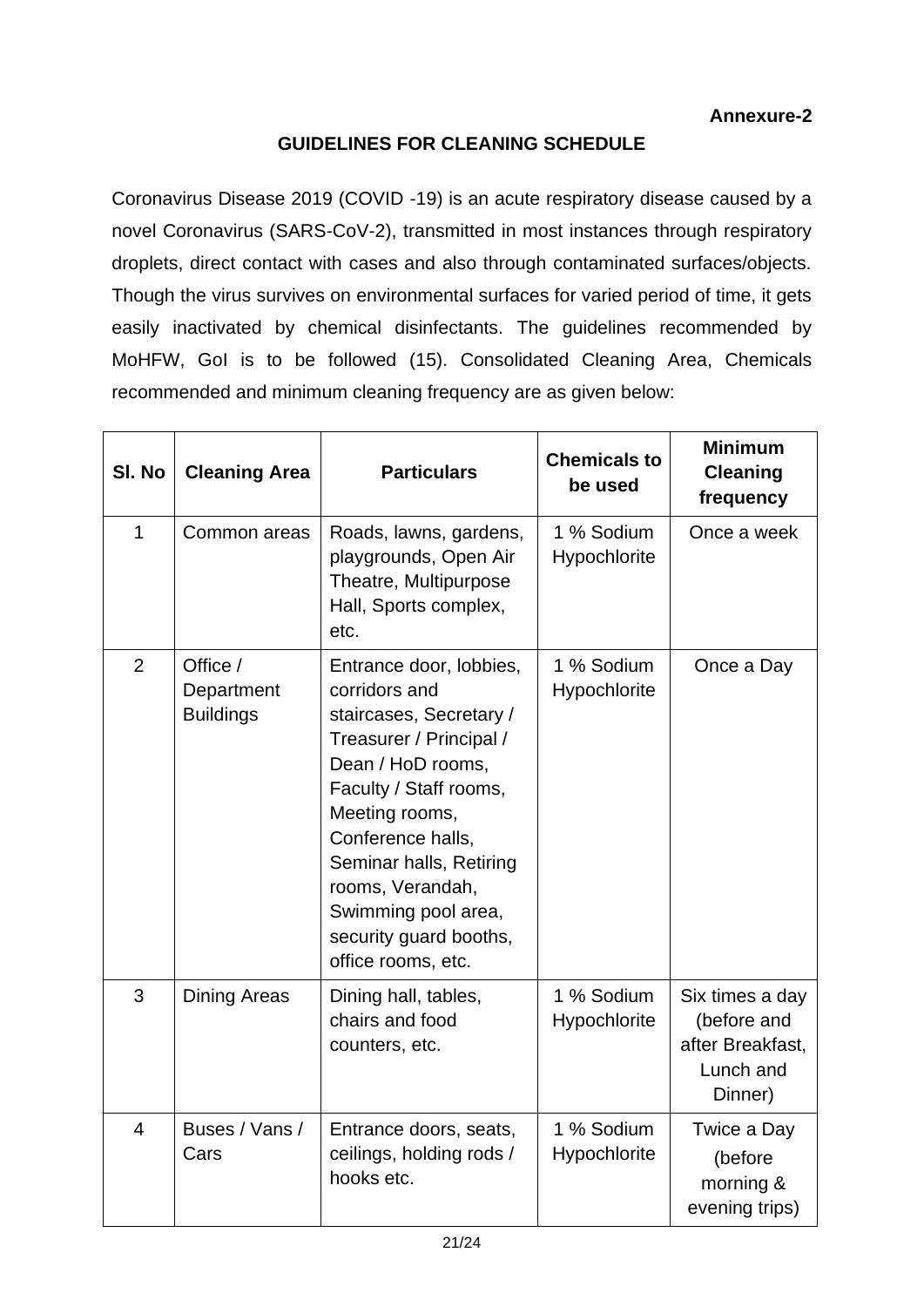| 5              | <b>High Contact</b><br><b>Surfaces</b> | Tables, light switches,<br>door & window handles,<br>doorframes, desks,<br>hand rails, lunch tables,<br>phones, intercom<br>systems, keyboards,<br>call buttons public<br>counters sinks, lift,<br>sports equipment,<br>teaching and learning<br>aids, etc                                | 1 % Sodium<br>Hypochlorite | Twice a Day                                                                          |
|----------------|----------------------------------------|-------------------------------------------------------------------------------------------------------------------------------------------------------------------------------------------------------------------------------------------------------------------------------------------|----------------------------|--------------------------------------------------------------------------------------|
| 6              | <b>Metallic</b><br>surfaces            | Door handles, security<br>locks, keys, etc.                                                                                                                                                                                                                                               | 70% alcohol                | Frequently                                                                           |
| $\overline{7}$ | Laboratories,<br>Workshops             | Entrance doors,<br>doorknobs, windows,<br>equipment, machines,<br>other furniture &<br>fixtures, teaching aids,<br>including UPS and<br>Networking areas /<br>switches / control<br>panels etc.                                                                                           | 1 % Sodium<br>Hypochlorite | Twice a Day<br>(before<br>commencemen<br>t of the day and<br>between the<br>batches) |
| 8              | Computer<br><b>Centers</b>             | Entrance doors,<br>doorknobs, windows,<br>Printers/scanners, table<br>tops, chair handles,<br>keyboards, mouse,<br>mouse pad, and other<br>office machines,<br>furniture & fixtures,<br>teaching aids including<br><b>UPS and Networking</b><br>areas / switches /<br>control panels etc. | 1 % Sodium<br>Hypochlorite | Twice a Day<br>(before<br>commencemen<br>t of the day and<br>between the<br>batches) |
| 9              | <b>Hostels</b>                         | All open and common<br>areas like entrance,<br>corridors, entertainment<br>areas like TV hall,<br>staircases, dining halls,<br>corridor walls, door &<br>windows opening in the<br>corridors / walk through,<br>office and student<br>rooms, etc.                                         | 1 % Sodium<br>Hypochlorite | Once a Day                                                                           |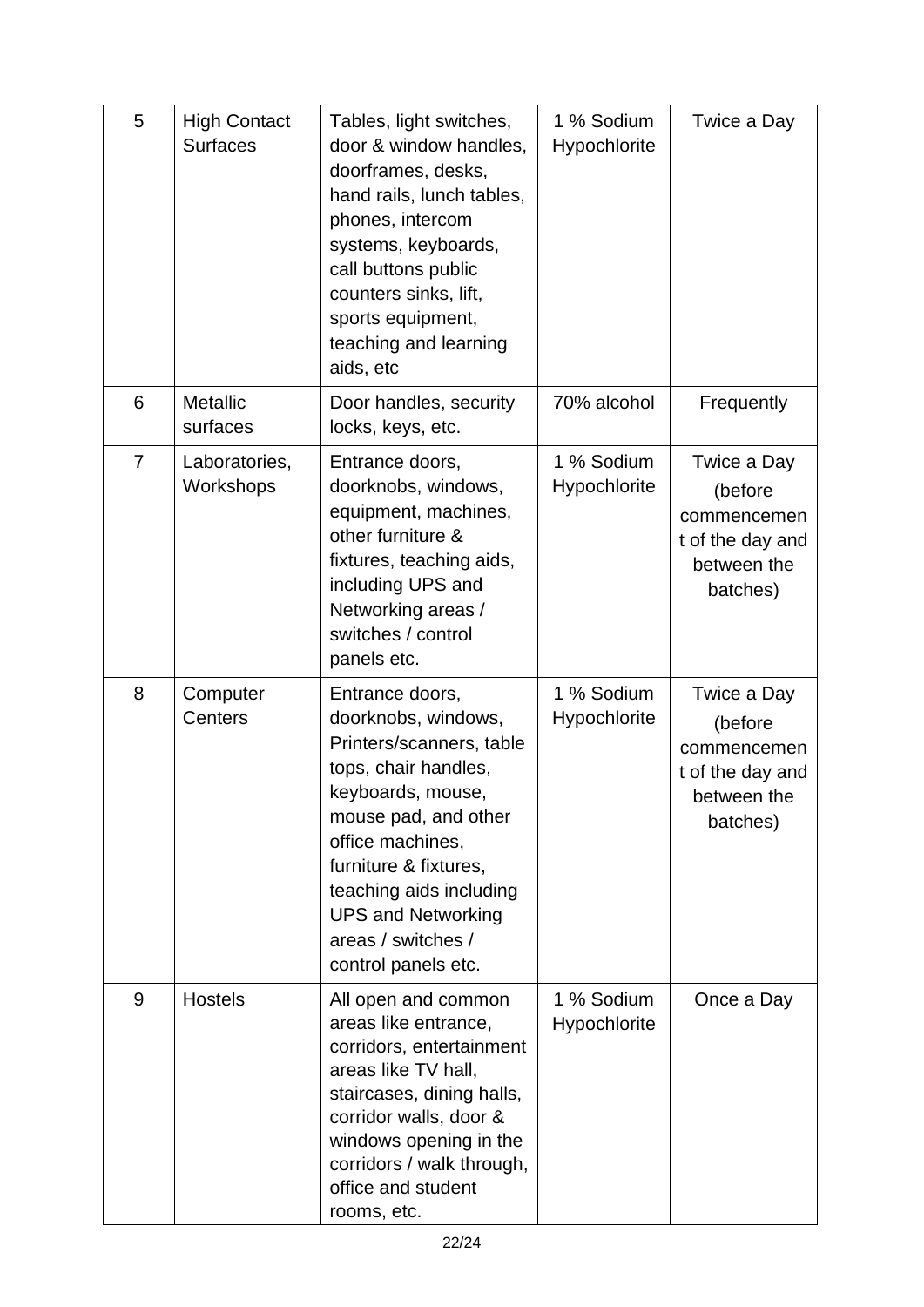| 10 | <b>Classrooms</b> | Entrance doors,<br>windows, desks, other<br>furniture & fixture,<br>teaching aids,<br>equipment etc. | 1 % Sodium<br>Hypochlorite | Twice a Day<br>(before<br>commencemen<br>t of the day i.e.<br>morning and<br>during lunch<br>break) |
|----|-------------------|------------------------------------------------------------------------------------------------------|----------------------------|-----------------------------------------------------------------------------------------------------|
| 11 | <b>Restrooms</b>  | Toilet pod / commode,<br>Wash basins, Urinals,<br>Floor etc.                                         | 1 % Sodium<br>Hypochlorite | Twice a Day                                                                                         |